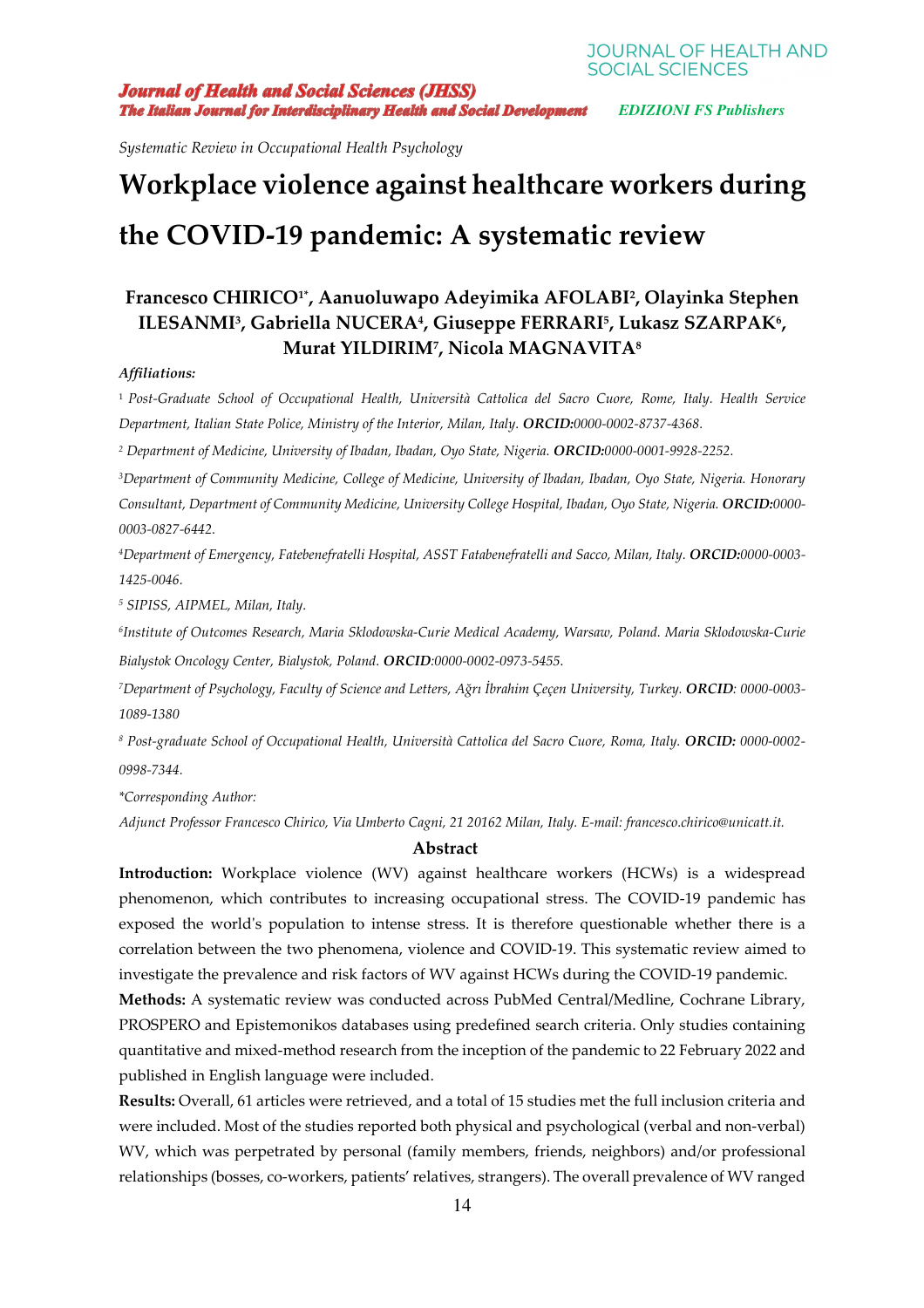from 18.5% to 84.5%. In many cases, victims of WV during the COVID-19 pandemic included frontline HCWs and staff working in emergency departments.

**Discussion:** Our findings showed a high prevalence of WV against HCWs during the COVID-19 pandemic. Males, young people, those with less working experience, and those working in direct contact with patients infected by the virus were the most relevant risk factors for WV, that was mostly perpetrated by caregivers and COVID-19 patients' family members. Occupational health services, hospital management and policymakers should cooperate to address these psychosocial risk factors to protect the mental health of HCWs during the COVID-19 pandemic.

**Take-home message:** This systematic review showed a high prevalence of workplace violence against healthcare workers during the COVID-19 pandemic. Occupational health and public health stakeholders should implement interventions for the prevention and management of workplace against healthcare workers during a pandemic.

**Keywords:** Healthcare workers; mental health; occupational health; systematic review; workplace violence.

**Cite this paper as:** Chirico F, Afolabi AA, Ilesanmi OS, Nucera G, Ferrari G, Szarpak L, Yildirim M, Magnavita N. Workplace violence against healthcare workers during the COVID-19 pandemic: A systematic review. J Health Soc Sci. 2022;7(1):14-35. Doi: 10.19204/2022/WRKP2.

Received: 15 February 2022; Accepted: 15 March 2022; Published: 15 March 2022

#### **INTRODUCTION**

Workplace violence (WV) against healthcare workers (HCWs) is very common. Aggressions against HCWs constitute almost a quarter of all episodes of violence occurring in the workplace [1]. WV in the healthcare sector has been defined by the World Health Organization as "incidents where staff are abused, threatened or assaulted in circumstances related to their work, including commuting to and from work, involving an explicit or implicit challenge to their safety, wellbeing or health" [1]. In general, physical violence may result in physical, sexual, or psychological harm, whereas psychological violence, including verbal abuse, bullying/mobbing, harassment, and threats, can result in harm to physical, mental, spiritual, moral, or social development [1]. WV is increasingly being acknowledged worldwide as a worrying occupational health hazard [2,3], even if to date only a minority of countries have included WV among the occupational hazards that the employer must prevent [4,5].

Prior to the emergence of COVID-19, research has identified staff, environmental, and patient risk factors as the major precursors of workplace violence initiated by patients [6]. The aggressive patient is often affected by diseases or drugs that alter his/her ability to judge and control; for this reason, workers who have closer contact with the patient are most exposed, and therefore nurses experience more assaults than doctors [7–9]. In some cases, however, the most affected workers are doctors who work alone, or who present themselves to the aggressive patients or visitors [10,11]. Assaults are more common in departments where staff are in contact with patients with mental illness or drugs, such as psychiatric services [12,13] or the emergency room [14,15]. However, there are no workplaces or professional categories not exposed to this risk [16]. Several types of occupational WV (e.g., verbal abuse, physical violence, bullying and mobbing, racial and sexual harassment) may be often perpetrated by third parties or by co-workers and/or management (lateral or vertical violence, respectively).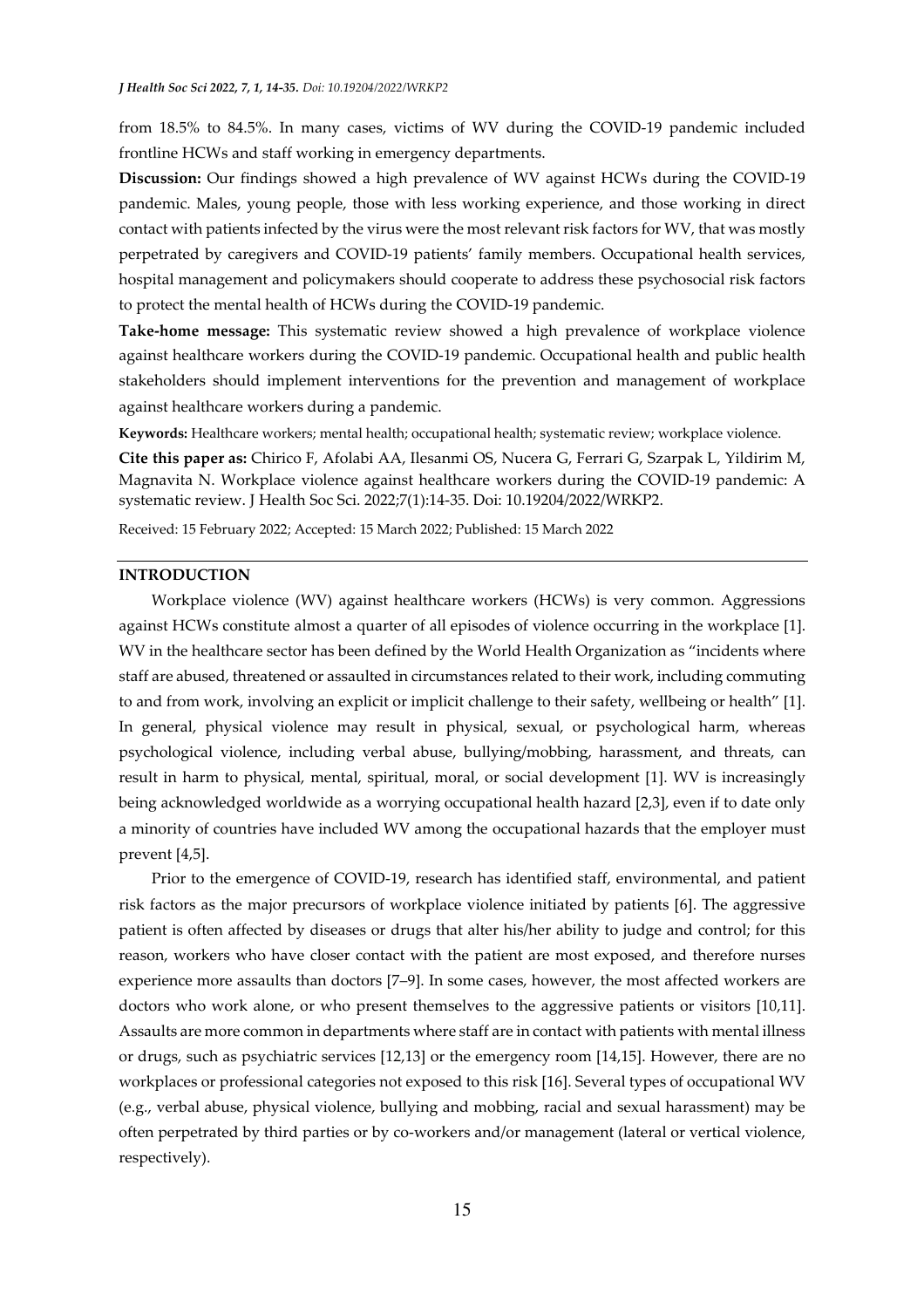Exposure to WV can impair the quality of care and lead to psychological distress including burnout syndrome and post-traumatic stress disorders (PTSD) [17–21], sleep disorders [22], neurological symptoms [23], job dissatisfaction, impaired work function [24], absenteeism, high turnover [25], and higher costs [26,27]. Longitudinal studies have shown that violence and stress have a circular relationship: WV causes stress in workers, and workers in distress are more exposed to violence than others [10,28]. This last phenomenon is very worrying, because it is believed that when an external factor increases the stress levels of the staff or those of the population, as recorded during the recent COVID-19 pandemic, it could increase the frequency of assaults [29,30].

During the current COVID-19 pandemic, WV constituted a relevant problem for occupational stakeholders and policymakers, because many cases of WV against nurses and physicians [31,32] were reported. According to the International Committee of the Red Cross, 611 incidents were recorded between Feb 1 and July 31, 2020. Although patients and medical infrastructure were often targeted, 67% of incidents were directed at HCWs [33]. Most of the targets were doctors and nurses directly caring for COVID-19 patients, and perpetrators included the family of COVID-19 patients, the general community, or law enforcement personnel [34]. Although physicians, nurses, and other front line HCWs have been celebrated in many countries as heroes for their work during the COVID-19 pandemic, reports from Mexico, Philippines, India, Australia, and the United States, have described verbal, physical and sometimes life-threatening attacks against HCWs during the pandemic, prompting calls for immediate action [35,36]. Many of these attacks were perpetrated by patients belonging to the anti-vaccination movement; a recent article reported numerous cases that occurred in Italy within a few months [37]. During the pandemic, the anti-vaccination movement took on particularly widespread and aggressive characteristics [37,38]. However, this is not the only factor that could have increased the frequency of WV during the pandemic. COVID-19, indeed, could have neurological and neuropsychiatric sequelae [39]. The intense state of tension caused by the pandemic and the emergency measures have strained the mental balance of individuals, and it is feared that this may have increased cases of psychosis [40]. During the pandemic, HCWs at frontline are exposed to many occupational stressors, such as the fear and anxiety of COVID-19 infection and transmission caused by a lack of preparedness, alongside stressful working conditions characterized by excessive workloads and high emotional demands resulting from the death of many patients [41,42]. Such increased distress rate may have favored WV.

To date, only a few countries, mainly in Europe, consider that WV is one of the risks that must be prevented as part of an overall occupational health and safety (OHS) plan. However, even in these countries, very few hospital policies addressing WV among HCWs have been developed [5]. The 2007 European Agreement on harassment and violence at work has indicated WV as a particular psychosocial risk factor [27], which should be considered differently from work-related stress and tackled by employers through evidence-based interventions, established in the framework of the mandatory risk assessment process required by occupational health and safety (OHS) laws [3,4].

However, in the literature, there is a paucity of research on strategies for preventing and managing WV. No one has clarified whether there has been an increased risk of WV during the pandemic and, if so, what should be done to prevent this occurrence in the next pandemic. This systematic review therefore aimed to describe the prevalence and mental health outcomes of WV against HCWs during the COVID-19 pandemic, comparing this prevalence with that recorded in the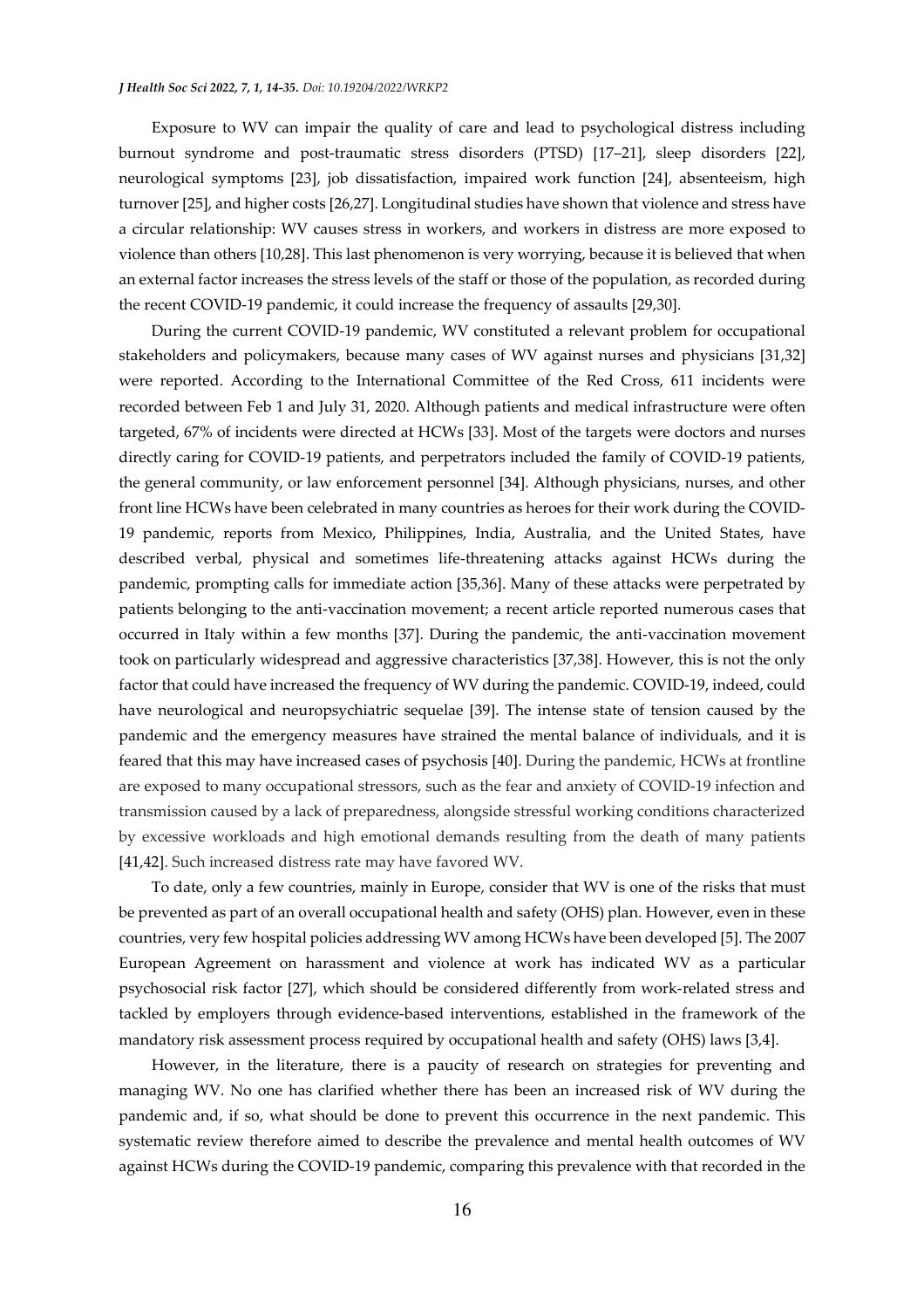past and evaluating what were the triggers of the violence in the episodes reported in the literature, to develop and implement adequate preventive measures.

#### **METHODS**

#### *Study design*

A systematic review of the literature was conducted according to the PRISMA 2020 guidelines [43].

### *Participants, interventions, comparators, outcome (PICO) elements*

P: healthcare workers. I: exposure to WV. C: workers not experiencing WV. O: mental health outcomes.

#### *Search strategy*

From January 30 to February 11, 2022, a search was conducted on PubMed Central and Medline with combinations of the following keywords and synonyms in conjunction with the controlled vocabulary of the database: "healthcare", "workplace violence", "Coronavirus 2019", "COVID-19", and "SARS-CoV-2" and with no use of any filters. Papers published from database inception to 11 February 2022, were also considered for inclusion. As we aimed to identify prevalence data, the search strategy aimed to identify all types of articles with quantitative or mixed-method research, including systematic reviews, meta-analyses, and other research syntheses. Specific repositories of systematic reviews such as the JBI Database of Systematic Reviews and Implementation Reports, the Cochrane Library, Pedro, OT Seeker, PROSPERO, and federated search engines such as TRIP, DARE and Epistemonikos were also checked. Only articles written in English were included. We excluded all articles concerning violence against the populace or non-healthcare workers during the COVID-19 pandemic. Reference sections of the identified papers were also checked for eligible literature. *Search selection* 

Two authors (FC and AAA) independently inspected all English language citations from the search to identify relevant titles and abstracts. We obtained the full reports of the papers for more detailed inspection, before deciding whether the paper met the review criteria. We resolved any disagreement with a third author (OSI).

### *Data Collection Process*

Retrieved data were extracted into Microsoft Excel (Microsoft Corporation, 2018). The data recorded included the first author, year of publication, study location, study instrument, perpetrators of WV, type of WV, study population, and main findings.

## **RESULTS**

### *Description of the studies included*

 The literature search yielded 61 published references. After review of the title, abstract, and full text, a total of 15 studies met the full inclusion criteria and were included (see Figure 1).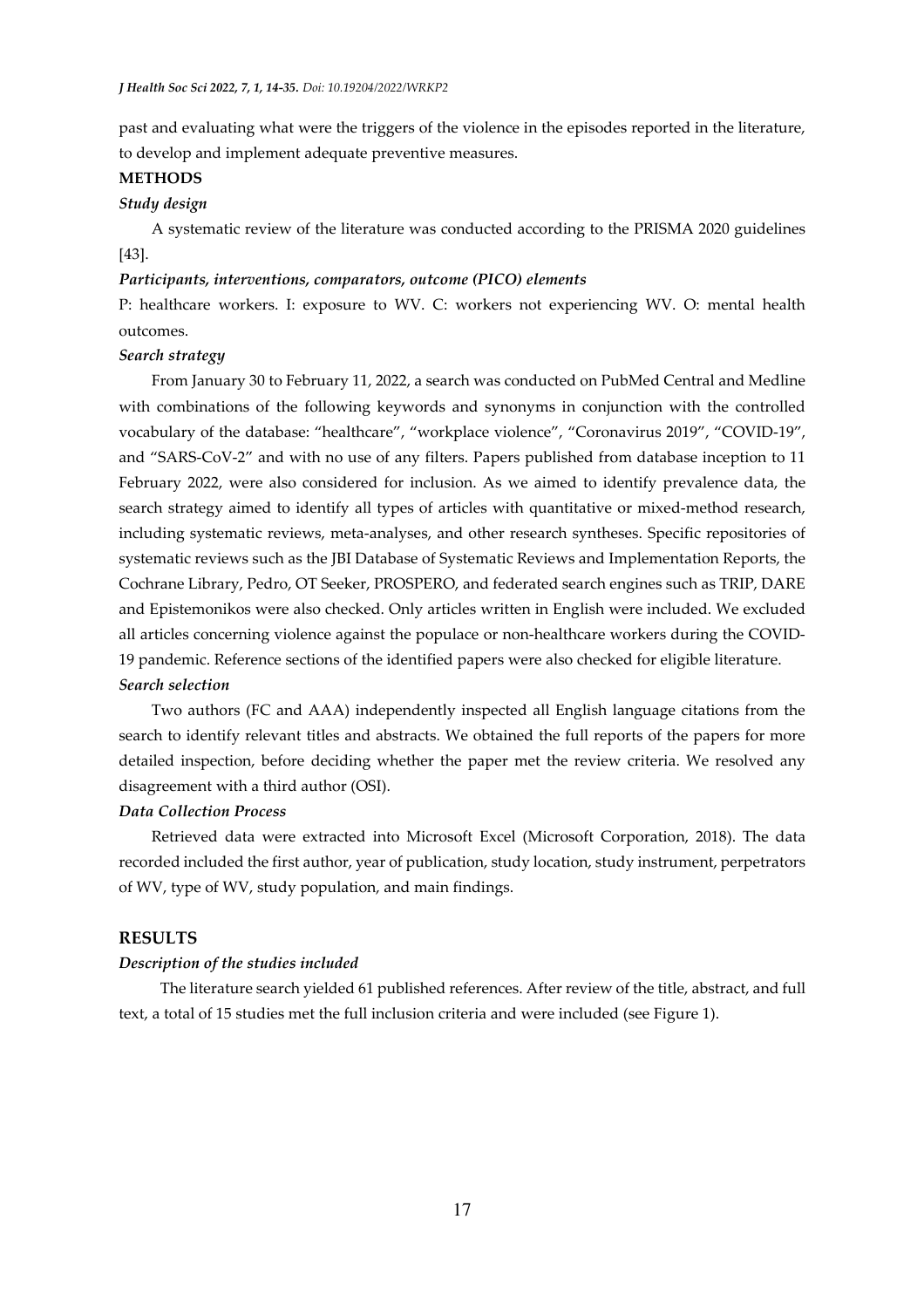



 All the included studies were published between 2020 and 2021. In an analysis by country, the greatest scientific production in this field was developed in China (n=6) and USA (n=2), followed by several countries with only one study, namely Turkey, Brazil, Egypt, Jordan, Iraq, Peru, and Pakistan. The methodology used in the papers analyzed provides an overview of how research and reflection on WV among HCWs is being addressed. Almost all the publications (n=14) had a quantitative approach, as seen in Table 1. Only one article with a mixed-method approach was included. All the original articles (n=13) were cross-sectional. From the quality assessment of the articles, only 1 (6.7%) article had poor quality, 10 (66.7%) had moderate quality, while 4 (26.7%) had good quality. Overall, majority of the articles included in this review had moderate- good quality.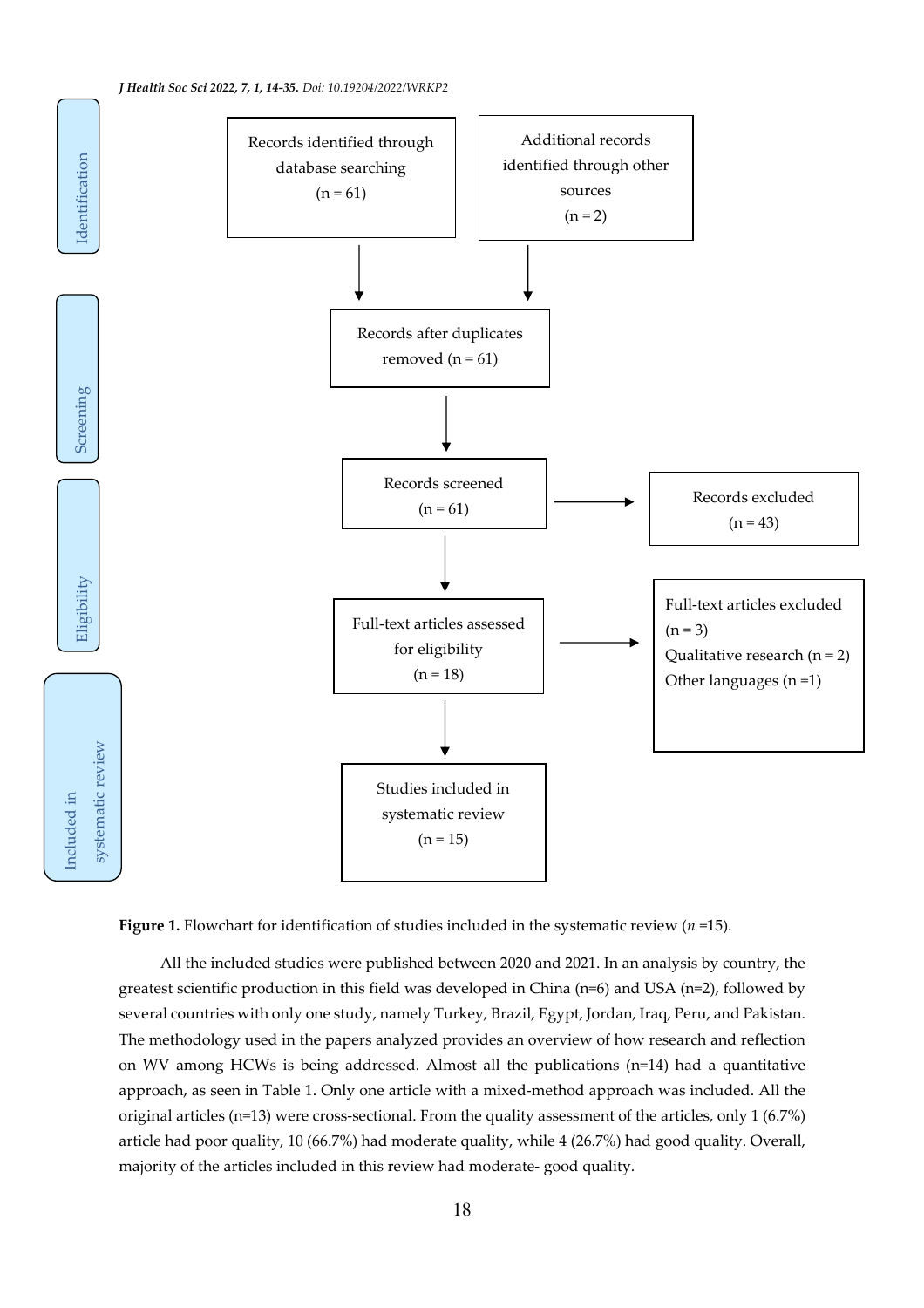| Authors<br>and year | Country  | Study<br>design        | Instruments<br>used for | Perpetrators | Type of<br>WV | Quality<br>Evaluation | Type of<br><b>HCWs</b>   | Main findings           |
|---------------------|----------|------------------------|-------------------------|--------------|---------------|-----------------------|--------------------------|-------------------------|
|                     |          |                        | measuring               |              |               |                       |                          |                         |
|                     |          |                        | $\mathbf{W}\mathbf{V}$  |              |               |                       |                          |                         |
| Arafa et            | Egypt    | $\mathbb{C}\mathbb{S}$ | Self-reported           | $\rm{NR}$    | Physical      | 15                    | Egyptia                  | Prevalence of           |
| al, 2021            |          |                        | questionnaire           |              | and           |                       | n HCWs                   | psychological and       |
| $[44]$              |          |                        |                         |              | psychologi    |                       | (105)                    | physical WV was         |
|                     |          |                        |                         |              | cal           |                       | physicia                 | 42.6% and 9.6%,         |
|                     |          |                        |                         |              | violence      |                       | ns and                   | respectively. Relatives |
|                     |          |                        |                         |              |               |                       | $104\,$                  | of patients were the    |
|                     |          |                        |                         |              |               |                       | nurses)                  | perpetrators in most    |
|                     |          |                        |                         |              |               |                       |                          | WV incidents. Female    |
|                     |          |                        |                         |              |               |                       |                          | sex, having physical    |
|                     |          |                        |                         |              |               |                       |                          | contact with patients,  |
|                     |          |                        |                         |              |               |                       |                          | and working             |
|                     |          |                        |                         |              |               |                       |                          | rotational shifts were  |
|                     |          |                        |                         |              |               |                       |                          | associated with the     |
|                     |          |                        |                         |              |               |                       |                          | increased exposure to   |
|                     |          |                        |                         |              |               |                       |                          | psychological and       |
|                     |          |                        |                         |              |               |                       |                          | physical WV.            |
| Bhatti et           | Pakistan | Revie                  | Review of               | Type 2 WV    | Physical      | $\boldsymbol{9}$      | <b>HCWs</b>              | A total of 29 incidents |
| al, 2021            |          | W                      | incident                |              | (aggressio    |                       | (medical                 | were identified         |
| $[45]$              |          |                        | reports                 |              | n,            |                       | students                 | through review of       |
|                     |          |                        | from local              |              | destructio    |                       |                          | local newspaper         |
|                     |          |                        | newspapers              |              | n of          |                       | $\operatorname{medical}$ | reports from April 7,   |
|                     |          |                        |                         |              | hospital      |                       | doctor,                  | 2020, to August 7,      |
|                     |          |                        |                         |              | property),    |                       | hospital                 | 2020. Perpetrators of   |
|                     |          |                        |                         |              | and           |                       | staff,                   | the violence were       |
|                     |          |                        |                         |              | psychologi    |                       | paramed                  | most commonly mobs      |
|                     |          |                        |                         |              | cal           |                       | ics)                     | comprising attendants   |
|                     |          |                        |                         |              | violence      |                       |                          | of patients (60%) and   |
|                     |          |                        |                         |              | (verbal       |                       |                          | members of the          |
|                     |          |                        |                         |              | abuse)        |                       |                          | police/armed forces     |
|                     |          |                        |                         |              |               |                       |                          | $(40\%).$               |
| Bitencou            | Brazil   | <b>CS</b>              | Self-reported           | Personal     | Physical      | 14                    | Brazilian                | Violence against        |
| rt et al,           |          |                        | questionnaire           | relationship | and           |                       | <b>HCWs</b>              | health professionals    |
| 2021 [46]           |          |                        |                         | (family      | psychologi    |                       | (physici                 | during the pandemic     |
|                     |          |                        |                         | members,     | cal (verbal   |                       | ans,                     | was reported by 47.6%   |
|                     |          |                        |                         | friends,     | abuse)        |                       | nurses,                  | of the participants.    |
|                     |          |                        |                         | neighbors),  | violence      |                       | technicia                | The risk factors for    |

**Table 1.** Studies reporting workplace violence towards HCWs during the COVID-19 pandemic  $(n = 15)$ .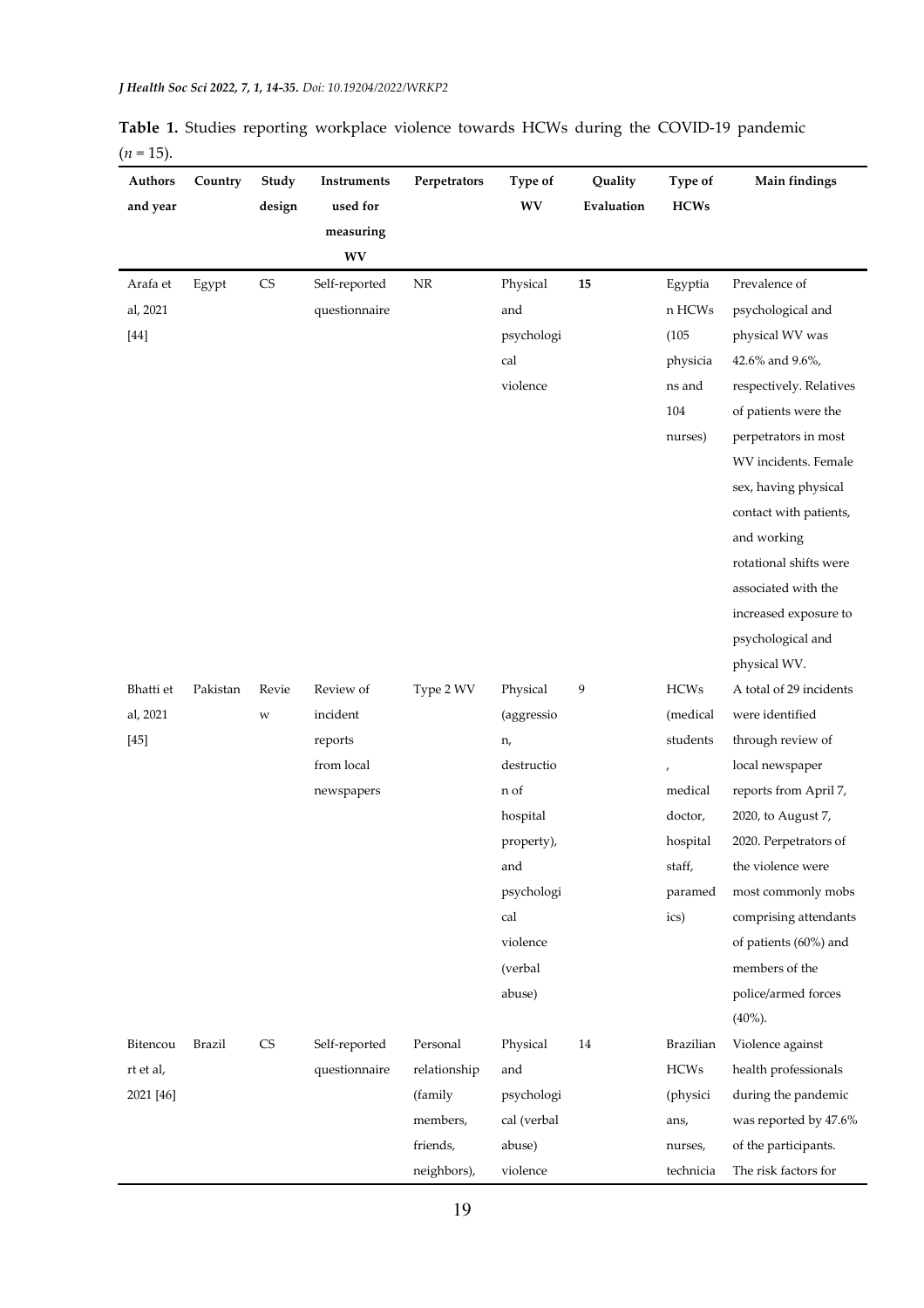|           |               |                        |               | professional |             |    | ns,         | suffering violence         |
|-----------|---------------|------------------------|---------------|--------------|-------------|----|-------------|----------------------------|
|           |               |                        |               | relationship |             |    | physioth    | during the pandemic        |
|           |               |                        |               | (bosses, co- |             |    | erapists)   | were: not having           |
|           |               |                        |               | workers,     |             |    | from 1      | children or partners,      |
|           |               |                        |               | patients'    |             |    | to $15$     | being a nursing            |
|           |               |                        |               | relatives,   |             |    | October     | assistant or technician,   |
|           |               |                        |               | strangers).  |             |    | 2020        | less than 20 years in      |
|           |               |                        |               |              |             |    |             | the activity, a monthly    |
|           |               |                        |               |              |             |    |             | income below 5             |
|           |               |                        |               |              |             |    |             | thousand Brazilian         |
|           |               |                        |               |              |             |    |             | reals, and working         |
|           |               |                        |               |              |             |    |             | over 36 hours a week       |
|           |               |                        |               |              |             |    |             | (p < 0.01)                 |
| Byon et   | United        | $\mathbb{C}\mathbb{S}$ | Self-reported | Customer-    | Physical,   | 13 | Hospital    | Overall, 44.4% and         |
| al, 2021  | <b>States</b> |                        | questionnaire | on-worker    | and         |    | nurses      | 67.8% of the nurses        |
| $[47]$    |               |                        |               | (type II) WV | psychologi  |    |             | reported experiencing      |
|           |               |                        |               |              | cal (verbal |    |             | physical violence and      |
|           |               |                        |               |              | abuse)      |    |             | verbal abuse,              |
|           |               |                        |               |              | violence    |    |             | respectively, between      |
|           |               |                        |               |              |             |    |             | February and               |
|           |               |                        |               |              |             |    |             | May/June 2020.             |
|           |               |                        |               |              |             |    |             | Nurses who provided        |
|           |               |                        |               |              |             |    |             | care for patients with     |
|           |               |                        |               |              |             |    |             | COVID-19                   |
|           |               |                        |               |              |             |    |             | experienced more           |
|           |               |                        |               |              |             |    |             | physical violence          |
|           |               |                        |               |              |             |    |             | (adjusted odds ratio       |
|           |               |                        |               |              |             |    |             | $[aOR] = 2.18,95\%$        |
|           |               |                        |               |              |             |    |             | confidence interval        |
|           |               |                        |               |              |             |    |             | $[CI] = [1.30-3.67]$ ) and |
|           |               |                        |               |              |             |    |             | verbal abuse ( $aOR =$     |
|           |               |                        |               |              |             |    |             | 2.10, 95% CI = $[1.22 -$   |
|           |               |                        |               |              |             |    |             | 3.61]) than nurses who     |
|           |               |                        |               |              |             |    |             | did not care for these     |
|           |               |                        |               |              |             |    |             | patients. One in 10        |
|           |               |                        |               |              |             |    |             | nurses felt reporting      |
|           |               |                        |               |              |             |    |             | the incident was more      |
|           |               |                        |               |              |             |    |             | difficult during the       |
|           |               |                        |               |              |             |    |             | pandemic.                  |
| Ghareeb   | Jordan        | <b>CS</b>              | An ad hoc     | Patients,    | Physical    | 18 | 382         | During the past six        |
| et al,    |               |                        | questionnaire | caregivers,  | and         |    | <b>HCWs</b> | months (the study was      |
| 2021 [48] |               |                        |               | colleagues   |             |    | (170)       | conducted during           |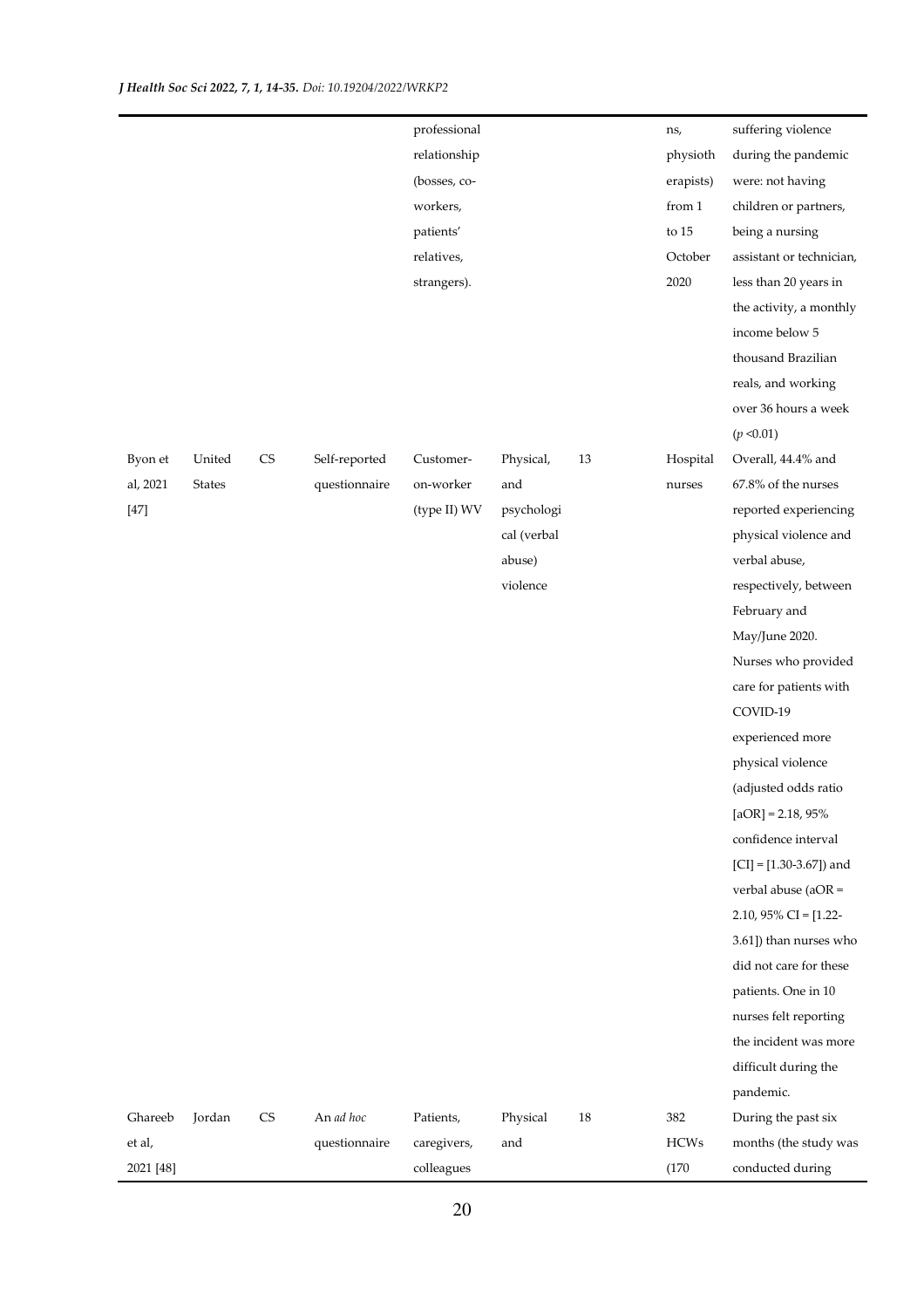|            |         |           |                |               | psychologi  |    | physicia          | January and February      |
|------------|---------|-----------|----------------|---------------|-------------|----|-------------------|---------------------------|
|            |         |           |                |               | cal         |    | ns and            | 2021) most                |
|            |         |           |                |               | (verbal     |    | 212               | participants (65.5%)      |
|            |         |           |                |               | abuse)      |    | nurses)           | reported exposure to      |
|            |         |           |                |               | violence    |    |                   | WV, mainly verbal         |
|            |         |           |                |               |             |    |                   | $(52.0\%)$ and mixed      |
|            |         |           |                |               |             |    |                   | violence $(32.0\%)$ . The |
|            |         |           |                |               |             |    |                   | commonest source of       |
|            |         |           |                |               |             |    |                   | violence was from         |
|            |         |           |                |               |             |    |                   | patient relatives         |
|            |         |           |                |               |             |    |                   | $(88.0\%).$               |
| Lafta et   | Iraq    | <b>CS</b> | $\rm NR$       | Patients,     | Physical    | 16 | 505               | 446 (87.3%) had           |
| al, 2021   |         |           |                | and relatives | and         |    | medical           | experienced hospital      |
| $[49]$     |         |           |                |               | psychologi  |    | doctors           | violence in the           |
|            |         |           |                |               | cal (verbal |    | from 11           | previous 6 months.        |
|            |         |           |                |               | abuse)      |    | hospital          | Patients were             |
|            |         |           |                |               | violence    |    | in Iraq           | responsible for 95        |
|            |         |           |                |               |             |    |                   | $(21.3%)$ instances of    |
|            |         |           |                |               |             |    |                   | violence, patients'       |
|            |         |           |                |               |             |    |                   | family or relatives for   |
|            |         |           |                |               |             |    |                   | 322 (72.4%), police or    |
|            |         |           |                |               |             |    |                   | military personnel for    |
|            |         |           |                |               |             |    |                   | 19 (4.3%), and other      |
|            |         |           |                |               |             |    |                   | sources for 9 (2%).       |
| Liu et al, | China   | <b>CS</b> | 9-item         | $\rm{NR}$     | Physical    | 13 | 1,103             | The overall prevalence    |
| 2021 [50]  |         |           | Workplace      |               | and         |    | frontline         | of WV was 29.2% (95%      |
|            |         |           | Violence Scale |               | psychologi  |    | clinician         | Confidence interval       |
|            |         |           |                |               | cal (verbal |    | $\bf S$           | (CI [26.5%-31.9%];        |
|            |         |           |                |               | abuse)      |    | working           | 22/1,103), with verbal    |
|            |         |           |                |               | violence    |    | in                | violence of 27.5%         |
|            |         |           |                |               |             |    | emergen           | (95%CI [24.8%-30.1%];     |
|            |         |           |                |               |             |    | cy                | 303/1,103) and            |
|            |         |           |                |               |             |    | departm           | physical violence of      |
|            |         |           |                |               |             |    | ents              | 5.8% (95%CI [4.4%-        |
|            |         |           |                |               |             |    | (ED)              | $7.2\%$ ]; 64/1,103)      |
|            |         |           |                |               |             |    |                   | between March 15 and      |
|            |         |           |                |               |             |    |                   | March 20, 2020.           |
| McGuire    | Midwest | Mixed     | Electronic     | $\rm{NR}$     | Physical,   | 15 | 960               | Violent incidents         |
| et al,     | ern     | metho     | medical        |               | Psychologi  |    | emergen           | increased during the      |
| 2021 [51]  | United  | d         | records review |               | cal (verbal |    | cy                | pandemic (2.53            |
|            | States. | study     |                |               | abuse) and  |    | hospital          | incidents per 1,000       |
|            |         |           |                |               |             |    | $_{\mbox{staff}}$ | visits) compared to the   |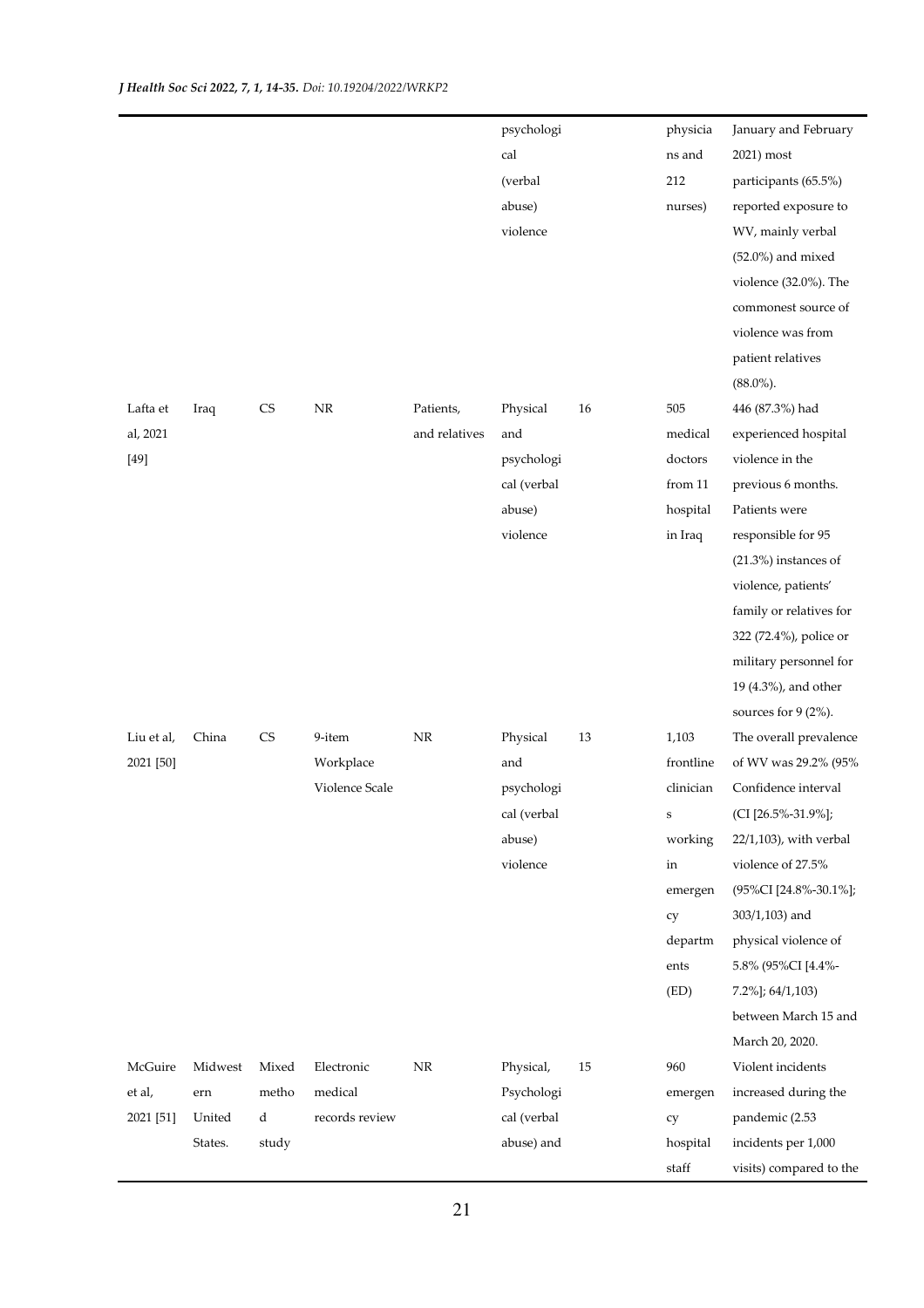|          |        |                        |               |             | sexual      |    |          | 3 months prior (1.13)     |
|----------|--------|------------------------|---------------|-------------|-------------|----|----------|---------------------------|
|          |        |                        |               |             | violence    |    |          | incidents per 1,000       |
|          |        |                        |               |             |             |    |          | visits, $p < 0.001$ ), as |
|          |        |                        |               |             |             |    |          | well as compared to       |
|          |        |                        |               |             |             |    |          | the previous year (1.24   |
|          |        |                        |               |             |             |    |          | incidents per 1,000       |
|          |        |                        |               |             |             |    |          | patient visits,           |
|          |        |                        |               |             |             |    |          | $p$ <0.001). Nursing      |
|          |        |                        |               |             |             |    |          | staff ( $p = 0.004$ ) and |
|          |        |                        |               |             |             |    |          | security officers         |
|          |        |                        |               |             |             |    |          | $(p = 0.037)$ experienced |
|          |        |                        |               |             |             |    |          | higher rates of assault   |
|          |        |                        |               |             |             |    |          | with bodily fluids        |
|          |        |                        |               |             |             |    |          | during the pandemic       |
|          |        |                        |               |             |             |    |          | compared to other job     |
|          |        |                        |               |             |             |    |          | specialties.              |
| Muñoz    | Peru   | $\mathbb{C}\mathbb{S}$ | Workplace     | Patients,   | Physical,   | 11 | Peruvia  | 84.5% had suffered        |
| del      |        |                        | Violence      | caregivers, | psychologi  |    | n        | some type of WV;          |
| Carpo-   |        |                        | Questionnaire | HCWs and    | cal and     |    | physicia | 97.6% of these            |
| Toia et  |        |                        |               | $\,$ others | sexual      |    | ns (n    | suffered nonphysical      |
| al, 2021 |        |                        |               |             | violence    |    | $=200$ ) | violence. Suffering       |
| $[52]$   |        |                        |               |             |             |    |          | more than one             |
|          |        |                        |               |             |             |    |          | incident of violence      |
|          |        |                        |               |             |             |    |          | was reported by 75.7%     |
|          |        |                        |               |             |             |    |          | of respondents. The       |
|          |        |                        |               |             |             |    |          | primary aggressor was     |
|          |        |                        |               |             |             |    |          | a patient's family        |
|          |        |                        |               |             |             |    |          | member or caregiver.      |
|          |        |                        |               |             |             |    |          | Violence occurred         |
|          |        |                        |               |             |             |    |          | most frequently in        |
|          |        |                        |               |             |             |    |          | critical areas inside the |
|          |        |                        |               |             |             |    |          | health service facility,  |
|          |        |                        |               |             |             |    |          | such as COVID-19          |
|          |        |                        |               |             |             |    |          | triage, tents, and        |
|          |        |                        |               |             |             |    |          | hospital units,           |
|          |        |                        |               |             |             |    |          | although it also          |
|          |        |                        |               |             |             |    |          | occurred during           |
|          |        |                        |               |             |             |    |          | teleconsultations.        |
| Özkan    | Turkey | $\mathbb{C}\mathbb{S}$ | Nursing       | Patients,   | Physical,   | 17 | 263      | During the COVID-19       |
| Şat et   |        |                        | Professional  | patients'   | psychologi  |    | nurses   | pandemic, 8.4% of the     |
| al, 2021 |        |                        | Commitment    | relatives,  | cal (verbal |    |          | nurses stated that they   |
| $[53]$   |        |                        | Scale         | colleagues  | abuse,      |    |          | were exposed to           |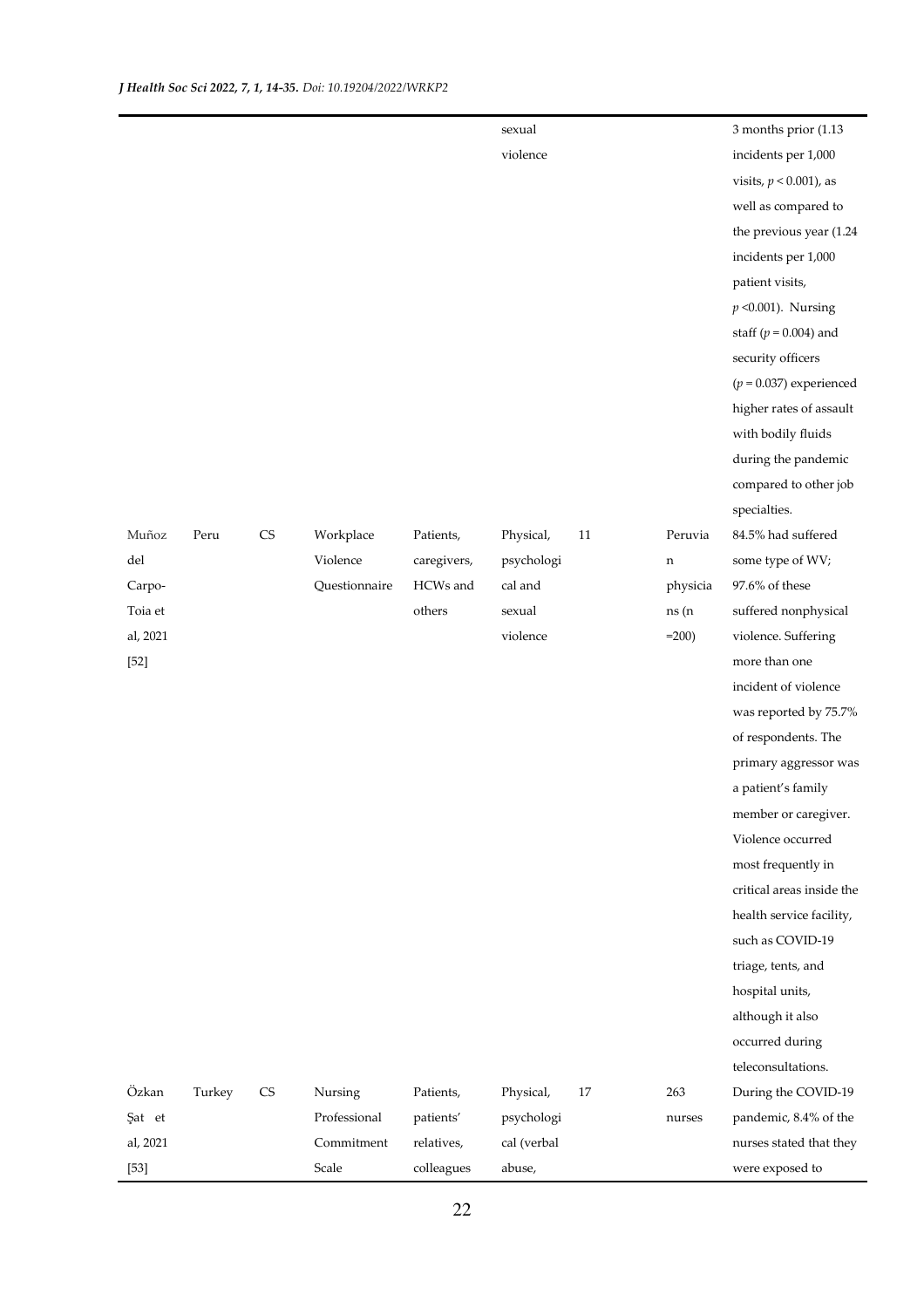|            |       |    |                |          | mobbing)    |    |            | physical violence,         |
|------------|-------|----|----------------|----------|-------------|----|------------|----------------------------|
|            |       |    |                |          | and sexual  |    |            | 57.8% to verbal            |
|            |       |    |                |          | violence    |    |            | violence, 0.8% to          |
|            |       |    |                |          |             |    |            | sexual violence and        |
|            |       |    |                |          |             |    |            | 61.6% to mobbing.          |
|            |       |    |                |          |             |    |            | 52.1% of the nurses        |
|            |       |    |                |          |             |    |            | stated that they           |
|            |       |    |                |          |             |    |            | thought of quitting the    |
|            |       |    |                |          |             |    |            | profession during the      |
|            |       |    |                |          |             |    |            | COVID-19 pandemic.         |
| Wang et    | China | CS | 1-item         | $\rm NR$ | Physical,   | 15 | Chinese    | 217 (20.4%) reported       |
| al, 2020   |       |    | questionnaire  |          | and         |    | healthca   | experiencing medical       |
| $[54]$     |       |    |                |          | psychologi  |    | re         | WV during the              |
|            |       |    |                |          | cal (verbal |    | workers    | COVID-19 outbreak.         |
|            |       |    |                |          | abuse)      |    | $(N=1063)$ | Before matching,           |
|            |       |    |                |          | violence    |    | ) from     | medical WV was             |
|            |       |    |                |          |             |    | 31         | correlated with            |
|            |       |    |                |          |             |    | province   | elevated mental health     |
|            |       |    |                |          |             |    | s and      | problems ( $b=8.248$ , $p$ |
|            |       |    |                |          |             |    | autono     | <0.001), after adjusting   |
|            |       |    |                |          |             |    | mous       | for other variables.       |
|            |       |    |                |          |             |    | regions    | After matching,            |
|            |       |    |                |          |             |    | between    | Chinese healthcare         |
|            |       |    |                |          |             |    | Februar    | workers who                |
|            |       |    |                |          |             |    | y 13th     | experienced medical        |
|            |       |    |                |          |             |    | and        | WV were more likely        |
|            |       |    |                |          |             |    | Februar    | to suffer from mental      |
|            |       |    |                |          |             |    | y 20th.    | health problems than       |
|            |       |    |                |          |             |    |            | those who did not          |
|            |       |    |                |          |             |    |            | $(ATT = 7.097 - 8.193, p$  |
|            |       |    |                |          |             |    |            | $<0.05$ ).                 |
| Xie et al, | China | CS | 9-item         | $\rm NR$ | Physical    | 17 | 10,516     | Prevalence of WV was       |
| 2021 [55]  |       |    | Workplace      |          | and         |    | Chinese    | 18.5% (95% CI: 17.9%-      |
|            |       |    | Violence Scale |          | psychologi  |    | frontline  | 19.3%) during the          |
|            |       |    |                |          | cal (verbal |    | mental     | COVID-19 outbreak          |
|            |       |    |                |          | abuse/thre  |    | $HCWs$     | (from January 20 to        |
|            |       |    |                |          | ats)        |    |            | March 20, 2020).           |
|            |       |    |                |          | violence    |    |            | Among those who            |
|            |       |    |                |          |             |    |            | experienced WV $(n =$      |
|            |       |    |                |          |             |    |            | 1,948), 1,658 (15.8%)      |
|            |       |    |                |          |             |    |            | reported verbal abuse      |
|            |       |    |                |          |             |    |            | and/or threats, and        |
|            |       |    |                |          |             |    |            |                            |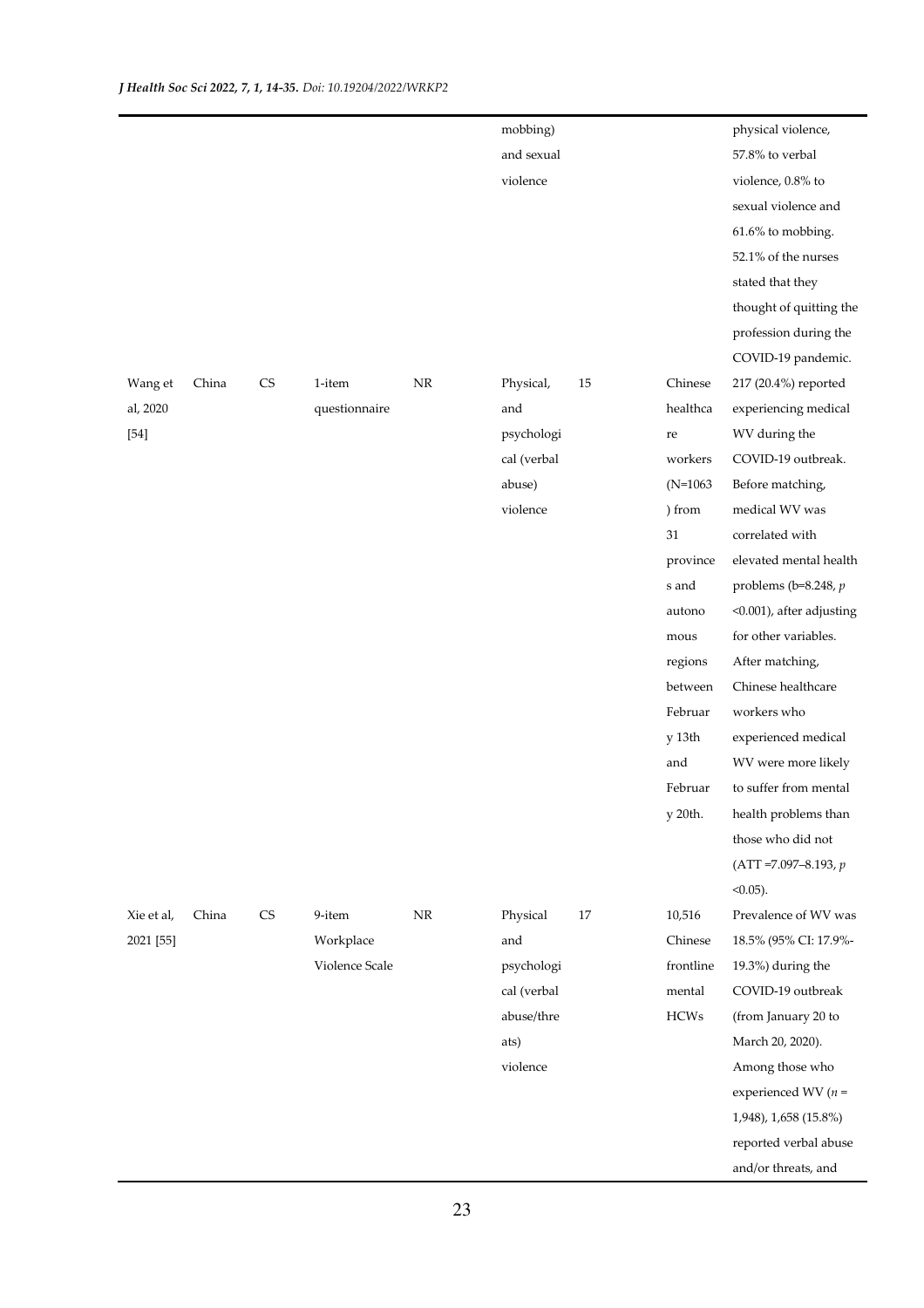|           |       |            |                |                |             |    |             | 878 (8.4%) reported                 |
|-----------|-------|------------|----------------|----------------|-------------|----|-------------|-------------------------------------|
|           |       |            |                |                |             |    |             | physical violence.                  |
| Yang et   | China | ${\rm CS}$ | Workplace      | $\rm{NR}$      | Physical    | 13 | Frontlin    | 2,878 (18.5, 95% CI =               |
| al, 2021a |       |            | Violence Scale |                | and         |    | ${\bf e}$   | 17.92-19.14%) reported              |
| $[56]$    |       |            |                |                | psychologi  |    | clinician   | WV during the                       |
|           |       |            |                |                | cal (verbal |    | $\bf S$     | outbreak of the                     |
|           |       |            |                |                | abuse)      |    | includin    | COVID-19 pandemic                   |
|           |       |            |                |                | violence    |    | g           | (verbal violence:                   |
|           |       |            |                |                |             |    | doctors,    | 16.1%; physical                     |
|           |       |            |                |                |             |    | nurses,     | violence: 6.9%). WV                 |
|           |       |            |                |                |             |    | and         | was positively                      |
|           |       |            |                |                |             |    | nursing     | associated with more                |
|           |       |            |                |                |             |    | assistant   | severe anxiety $(r =$               |
|           |       |            |                |                |             |    | $\bf S$     | 0.295, $p < 0.001$ ),               |
|           |       |            |                |                |             |    | working     | depressive $(r = 0.290,$            |
|           |       |            |                |                |             |    | in          | $p < 0.001$ ), and                  |
|           |       |            |                |                |             |    | Psychiat    | insomnia symptoms (r                |
|           |       |            |                |                |             |    | ry,         | $= 0.257, p < 0.001$ ),             |
|           |       |            |                |                |             |    | Emerge      | and negatively                      |
|           |       |            |                |                |             |    | ncy         | associated with QOL                 |
|           |       |            |                |                |             |    | Medicin     | scores ( $r = -0.220$ , $p$         |
|           |       |            |                |                |             |    | e,          | $< 0.001$ ).                        |
|           |       |            |                |                |             |    | Ophthal     |                                     |
|           |       |            |                |                |             |    | mology,     |                                     |
|           |       |            |                |                |             |    | Otolary     |                                     |
|           |       |            |                |                |             |    | ngology.    |                                     |
|           |       |            |                |                |             |    |             |                                     |
| Yang et   | China | <b>CS</b>  | Self-reported  | Patients and   | Physical    | 14 | Chinese     | 20.4% of participants               |
| al, 2021b |       |            | questionnaire  | relatives/frie | and non-    |    | <b>HCWs</b> | experienced WV                      |
| $[57]$    |       |            |                | $\mathrm{nds}$ | physical    |    |             | during the COVID-19                 |
|           |       |            |                |                | violence    |    |             | pandemic. WV was                    |
|           |       |            |                |                |             |    |             | inversely associated                |
|           |       |            |                |                |             |    |             | with higher perceived               |
|           |       |            |                |                |             |    |             | social support ( $\beta$ =          |
|           |       |            |                |                |             |    |             | $-0.348, p < 0.001$ ),              |
|           |       |            |                |                |             |    |             | which in turn was                   |
|           |       |            |                |                |             |    |             | negatively correlated               |
|           |       |            |                |                |             |    |             | with turnover                       |
|           |       |            |                |                |             |    |             | intention ( $\beta$ = -0.186, $p$ ) |
|           |       |            |                |                |             |    |             | $< 0.001$ ). WV also                |
|           |       |            |                |                |             |    |             | exerted a strong effect             |
|           |       |            |                |                |             |    |             | on mental health ( $\beta$ =        |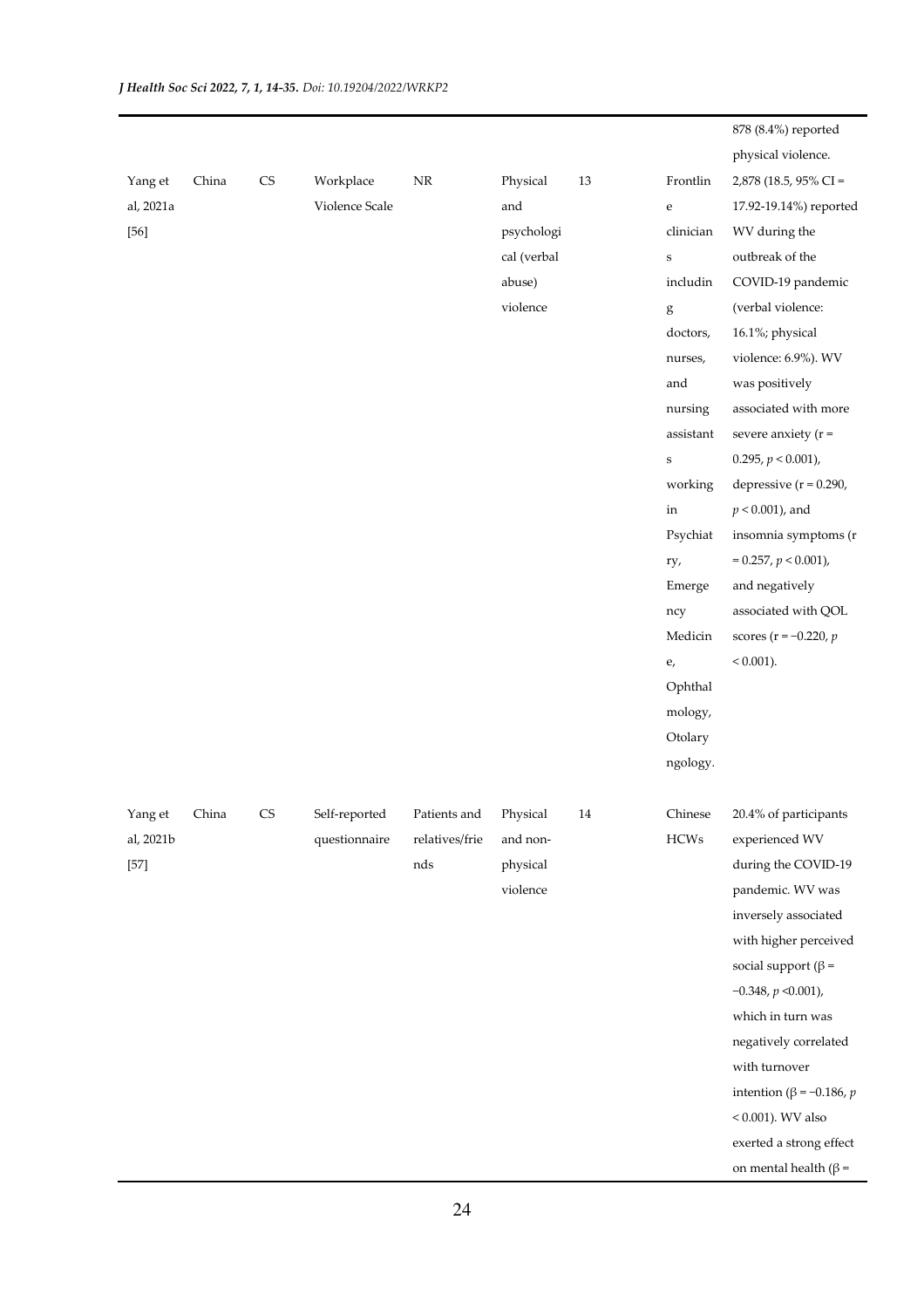|           |       |           |               |           |           |    |             | 0.475, $p \le 0.001$ ), which  |
|-----------|-------|-----------|---------------|-----------|-----------|----|-------------|--------------------------------|
|           |       |           |               |           |           |    |             | in turn had a positive         |
|           |       |           |               |           |           |    |             | association with               |
|           |       |           |               |           |           |    |             | turnover intention ( $\beta$ = |
|           |       |           |               |           |           |    |             | 0.300, $p < 0.001$ ).          |
| Yang et   | China | <b>CS</b> | Self-reported | <b>NR</b> | Discrimin | 15 | 1,208       | Stigmatization and             |
| al, 2021c |       |           | questionnaire |           | ation and |    | Chinese     | medical WV were                |
| $[58]$    |       |           |               |           | medical   |    | <b>HCWs</b> | associated with stress         |
|           |       |           |               |           | workplace |    | from 13     | (aOR 1.6 95%CI: 1.1-           |
|           |       |           |               |           | violence  |    | to          | 2.3; aOR 2.2 95%CI             |
|           |       |           |               |           |           |    | Februar     | 1.6-3.1), anxiety $(1.7)$      |
|           |       |           |               |           |           |    | y 2020      | 95%CI 1.2 to 2.4; aOR          |
|           |       |           |               |           |           |    |             | 2.3 95%CI 1.6-3.2), and        |
|           |       |           |               |           |           |    |             | depression (aOR 1.5            |
|           |       |           |               |           |           |    |             | 95% 1.0-2.1; aOR 1.9           |
|           |       |           |               |           |           |    |             | 95%CI 1.3-2.7).                |

*Note:* NR: Not reported; HCWs: healthcare workers; WV: workplace violence; CS: Cross-sectional; Score: Quality assessment score of the study. ATT: Average treatment effect on the treated (ATT).

 The overall prevalence of WV ranged from 18.5% in the study by Xie et al [55] to 84.5% in the study conducted by Muñoz del Carpo-Toia et al [52]. Almost all studies (n =14) reported mixed WV, namely physical and psychological violence, which was described as verbal abuse and/or threats in most of the cases, and even mobbing in one study. Three of the included studies reported physical, psychological, and sexual violence [51–53]. One study analyzed stigmatization against HCWs for working in the hospital and medical WV [58].

## *Prevalence, risk factors, and mental health outcomes of WV among HCWs during the COVID-19 pandemic*

In Pakistan, the most common perpetrators of violence were relatives of COVID-19 patients. Most frequent reasons included mistrust in HCWs, belief in conspiracy theories, hospitals' refusal to admit COVID-19 patients due to limited space, COVID-19 hospital policies, and the death of the COVID-19 patients [45]. In Iraq, many attacks against medical doctors were verbal assaults or superficial contact, though fractured bones, lacerations, dislocations, contusions and residual psychological trauma occurred. No female doctors reported being physically attacked though one in five male doctors were struck by patients or family members during incidents. Perceived poor quality of hospital care and popular unrest in the country was suggested as the main reasons for the increased violence during the COVID-19 pandemic [49].

 In the USA, Byon et al [47] studied type II WV, namely customer-on workers violence, showing that incidents of physical (hitting, pinching, biting, scratching, choking, hair-pulling) and verbal abuse against nurses were significantly higher among those who cared for patients with COVID-19 than those who did not. These attacks were perpetrated by patients, visitors, and family members of COVID-19 patients [47]. McGuire et al [51] showed in an academic emergency department of a small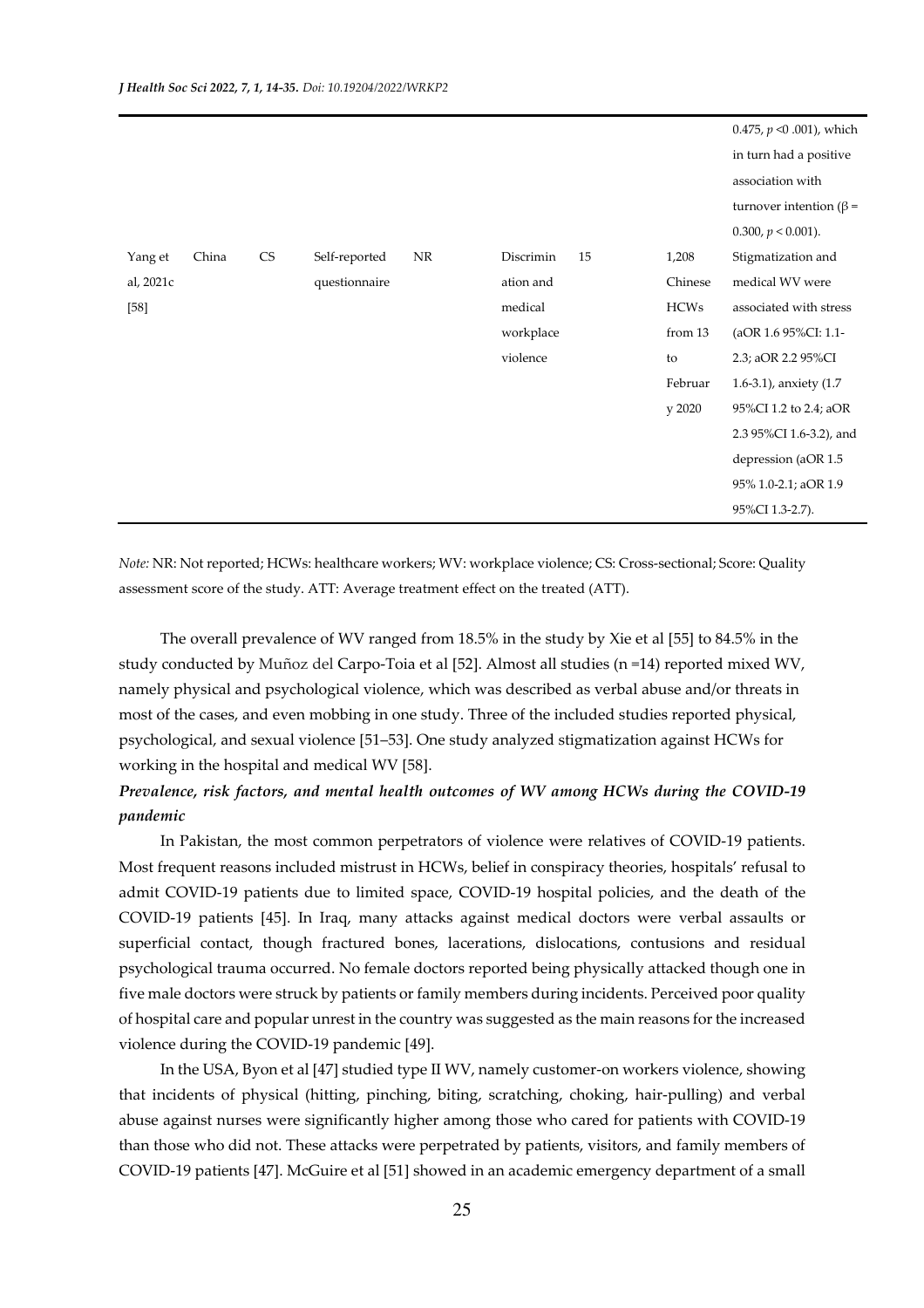city in the Midwestern United States an increase of overall violent workplace incidents during the pandemic (2.53 incidents per 1,000 patient visits) compared to the 3 months prior (1.13 incidents per 1,000 patient visits, *p* <0.001), as well as compared to the previous year (1.24 incidents per 1,000 patient visits, *p* <0.001).

Research findings showed that HCWs suffered from some degree of mental health problems due to the experience of verbal and non-verbal workplace violence during the COVID-19 pandemic. HCWs developed symptoms of depression, anxiety [45,50,58], distress [46,58], burnout [46], fear, insomnia [49,56], poor quality of life [55], poor social support and turnover intention [57]. The prevalence of mental health problems such as depression, anxiety, and stress was found to be substantially higher among those who experienced WV than those who did not [54]. Yang et al showed that participants having experienced WV also reported more anxiety, depression and insomnia symptoms, and lower quality of life scores. Frontline clinicians' experience of WV directly affected the quality of life (QOL), and emotional disturbances partly mediated the association between WV and QOL [56]. WV had both direct and indirect effects on turnover intention among Chinese HCWs. Specifically, perceived social support, mental health, and perceived social support together with mental health partially mediated the relationship between WV and turnover intention [57].

 In the study by Yang et al [56], 18.5% (95% CI = 17.92–19.14%) of frontline clinicians reported WV about 2 months after the outbreak of the COVID-19 pandemic. Risk factors were male sex, older age, longer work experience, higher education level, experience with the 2003 SARS epidemic, working in tertiary hospitals and inpatient departments, looking after infected patients, and having infected family/friends/colleagues [56]. Stress, anxiety, and depression were positively related to lower levels of social support, longer working hours, discrimination experience and workplace violence [58].

 Also, male gender, higher educational level, working in tertiary hospitals, caring for COVID-19 patients, and higher anxiety levels were positively associated with WV [55].

Muñoz del Carpio-Toia reported verbal abuse as the most frequent type of violence experienced by COVID-19 physicians (55.8%), critical area residents (72.0%), and COVID-19 support physicians (40.0%) [52]. WV occurred most frequently in COVID-19 triage areas and all types of WV were reported, namely nonphysical violence (97.6%) including insults (3.6%), threats (4.1%), and other forms of verbal abuse (89.9%); sexual harassment, which accounted for a minority of cases (1.8%); and episodical physical violence (0.6%) [52].

 In the study by Liu et al [50], the overall prevalence of WV against ED clinicians was 29.2% and associated risk factors were having family/friends/colleagues infected with COVID-19, current smoking, and more severe anxiety symptoms, whereas working in emergency intensive care units was negatively associated with it. In the study by Özkan Şat et al [53], nurses reported that they were exposed to physical and verbal–emotional–psychological violence most often by patients' relatives and to sexual violence most frequently by patients before and during the pandemic.

 In the study by Ghareeb et al [48] carried out on HCWs employed in a Jordanian governmental hospital, most participants (65.5%) reported exposure to verbal (52.0%) and mixed violence (32.0%). The most prevalent verbal violence types were shouts (90.5%) and threats of harm (58.6%). Pushes (91.7%) and hits (80.8%) were the prevalent types of physical violence. The commonest source of violence was from patient relatives (88.0%) and psychological problems were found in 84.0% of those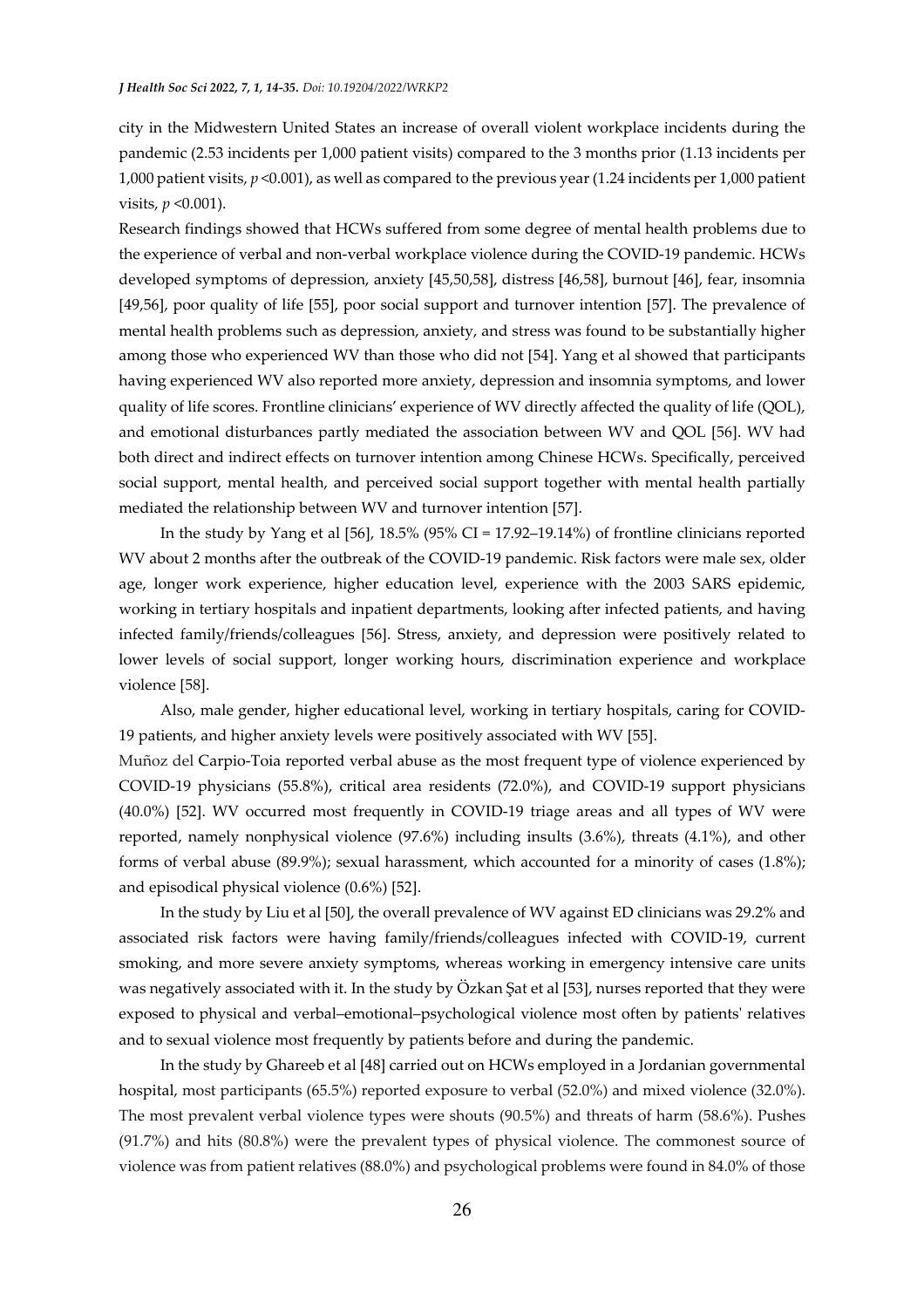who experienced WV. Main risk factors of WV were rotating shift (aOR 4.2 95%CI 1.94 to 7.58), length of service < 10 years (aOR 3.1 95%CI 1.29 to 8.61), age < 35 years (aOR 2.9 %95 CI 1.26 to 7.22), and male gender (aOR 2.8 95%CI 1.52 to 8.23) [48].

 In Brazil, the main predictors of WV were being a nursing technician/assistant; having been working for less than 20 years; working for over 37 hours a week; having suffered violence before the pandemic; having been contaminated with COVID-19; working in direct contact with patients infected by the virus and having family members who have suffered violence [46].

In Egypt [44], relatives of patients were the perpetrators in most incidents. Female sex, having physical contact with patients, and working rotational shifts were associated with the increased exposure to psychological and physical WV.

#### **DISCUSSION**

 Our findings revealed that during the COVID-19 pandemic HCWs were exposed to different types of WV, with prevalence rates ranging between 5.8%-44.4% for physical and 9.6%-97.6% verbal violence. The different definitions that the authors gave of the term of violence and the different methods of data collection did not allow us to re-analyze such data in the form of meta-analysis. However, this review found that at least one to eight of every ten HCWs suffered some form of WV during the COVID-19 pandemic.

 Although a numerical comparison with the risk conditions prior to the pandemic is not possible, we can conclude that during COVID-19 pandemic the risk of suffering violence by health workers was excessively high. Studies included in our review showed an association between WV and mental health disorders, especially high anxiety levels [56–58]. Violence against HCWs has become more profound during the COVID-19 pandemic, thus predisposing HCWs to high levels of mental stress as well as an increased tendency to develop mental health problems [59]. These mishaps could also make HCWs to be frustrated at their duty posts and promote the intention of quitting their profession [56].

McGuire et al [51] found that violent incidents increased overall during the pandemic (2.53 incidents per 1000 visits) compared to the 3 months prior. This finding thus highlights the fact that a global pandemic such as in the COVID-19 context could increase HCWs' vulnerability to WV particularly because of a heavy workload, stressful work settings, as well as inadequate human and material healthcare resources [57,60–63].

 A study on doctors treating COVID-19 patients in a hub hospital in central Italy indicated that they perceived a sharp change in the orientation of public opinion, which went from being enthusiastic about the work of doctors in the first pandemic phase to a much more negative attitude [64]. This change has resulted in an increase in malpractice complaints against doctors working in COVID-19 centers [65] and has likely not deterred violence.

 There are no data on this, but it is possible that the negative emotional consequences of these acts of violence on the victims were greater than in the past, considering the high commitment that the HCWs were placing to the protection of public health and in the treatment of cases of COVID-19. The short time that has elapsed since the start of the pandemic has not given researchers a way to evaluate all the effects resulting from the violence perpetrated during COVID-19. Subsequent studies will be able to tell us whether these effects have been enhanced by the condition of alarm and psychological fragility that are frequent in those who face epidemics.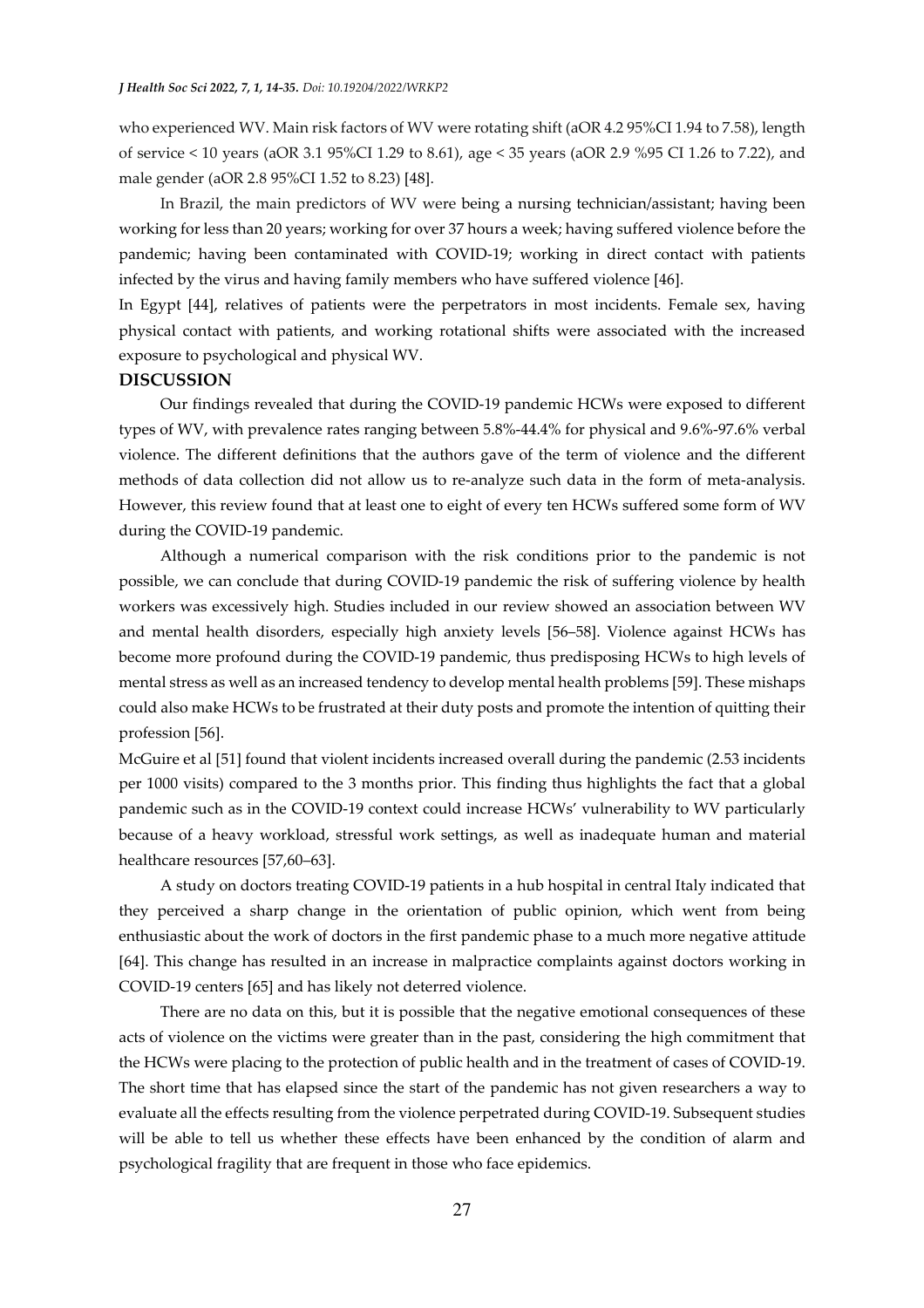A research direction that could be followed in the future, in health companies that systematically record the episodes of violence against their workers, would be to compare the cases that occurred during the pandemic and those reported in the same period in previous years. This type of study, which has unfortunately not yet been published, could tell us whether indeed, as it seems, there has been an increase in violence during the pandemic. In health companies that do not have an efficient system of recording violence incidents (which are probably the majority) it would be interesting to observe whether there is an association between the prevalence of violence and the distribution of COVID-19 cases among the various departments; this data type is not yet available.

 WV is a global phenomenon, which nature and drivers are shaped by local context. While HCWs have been described as "super-spreaders" for COVID-19 in some instances in India and Mexico, they have been identified as the "newer untouchables" in Latin America, with COVID-19 misinformation fueling these gruesome acts [66,67]. In addition, a history of social violence has been cited as a driver for WV during the COVID-19 pandemic in Colombia, Libya, and India [68].

 This review revealed that differences exist in the exposure to WV among healthcare facility staff. The retrieved studies found that nursing staff and security officers were more likely to be victims of WV in healthcare settings compared to other staff. A likely explanation could be because nurses and security officers serve as the middlemen to patients' care and entry into the healthcare facility. The literature confirms that even before the pandemic, male gender, higher educational level, working in hospitals at direct contact with and caring for patients were the most frequently reported risk factors of WV among HCWs [69].

 There is no justification for WV against HCWs. To arrest the impending danger, various governments including the USA, UK, India, Sudan, and Algeria amended their emergency laws to increase protection for HCWs [32]. Other measures need to be immediately implemented to improve protection for HCWs. This review has the merit of underlining the fact that violence against HCWs could have increased during the pandemic and has indicated the possible causes for which this happened. However, the available studies, all of a cross-sectional nature, do not allow us to understand how much of this violence is due to the pandemic and how much is instead attributable to other conditions of health workers. Further longitudinal studies could shed light on the causal relationship between WV and mental health disorders and/or organizational outcomes including PTSD symptoms, turnover intention, impaired workability and burnout.

#### **CONCLUSION**

 The COVID-19 pandemic has probably exacerbated the perpetration of WV against HCWs globally. While complying with the oath of providing care to patients regardless of the prevailing circumstances, HCWs are exposed to varying levels of WV perpetrated majorly by patients and their relatives. The emotional impact of WV on HCWs is grave, with many HCWs exposed to high levels of mental stress, fatigue, and increased predisposition to mental illness alongside thoughts of quitting their engagement as HCWs. Frontline clinicians faced great pressure and an overwhelming workload during the COVID-19 pandemic. Furthermore, patients and families were often dissatisfied with limited access to medical care, crowded treatment environment, long waiting hours, and insufficient communication with clinicians [56]. Such a trend has reduced the quality of work done by HCWs and is likely to increase HCWs' burnout and turnover intention. Thus, efforts need to be put into place to reduce the escalating violence against HCWs.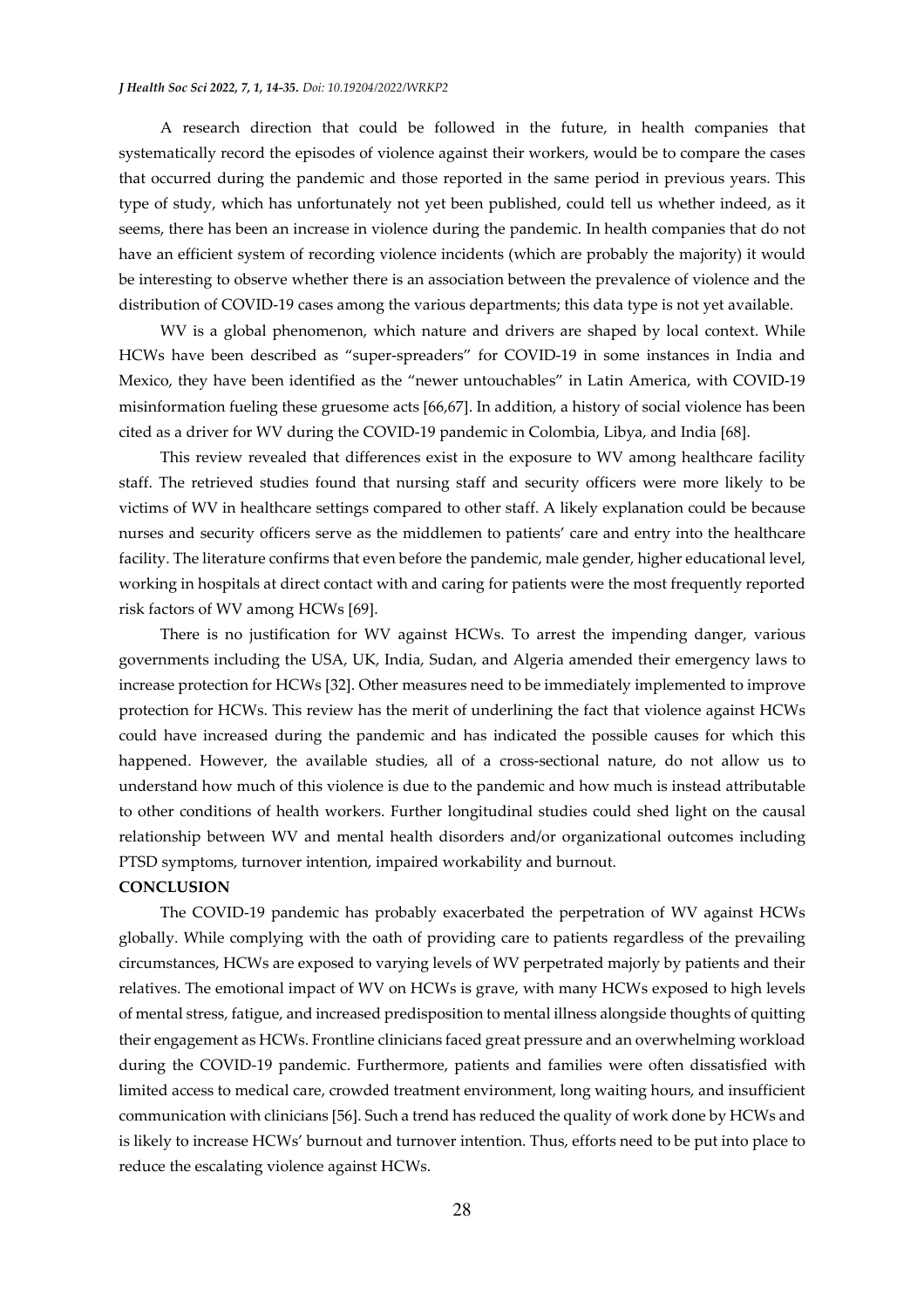Firstly, the management of healthcare facilities should develop communication strategies through which information on delays in service provision during long waiting times are properly communicated to patients and their relatives. Social workers could be recruited and trained to carry out these activities. Secondly, sanctions should be unleashed on all perpetrators of WV against HCWs, as this will serve as a deterrent to others. Thirdly, interpersonal support should be promoted among professional groups. Finally, the improvement of the working environment and organizations could lower distress levels among HCWs and tackle the conditions that may promote WV against HCWs.

 All these preventive strategies and workplace health promotion programs based on mindfulness and spiritual practices [70–74] could be developed through appropriate occupational risk assessment strategies carried out by occupational safety and health management systems aimed to control all psychosocial risk factors including WV and harassment. Experience has shown us that the prevention of violence in healthcare activities cannot be based on just one type of measure and that only the coordinated implementation of structural, organizational, and individual interventions, preferably of a participatory type, can achieve effective results [13]. Better strategies to address organizational and cultural factors at the workplace and better cooperation between occupational and public health stakeholders may result in the most effective strategies to improve workers' occupational safety and health levels during the COVID-19 times [75].

 In the International Labor Organization 2020 report, all the countries have been invited to incorporate provisions related to WV into their occupational safety and health laws, regulations and collective agreement and develop specific standards, codes of practices and guidelines to support the implementation of programs and preventive measures in the workplace [76]. In addition, national and international labor organizations should develop specific policies that promote the safety of HCWs during the occurrence of next pandemics and future global emergencies. This could improve employees' mental health well-being and quality of care.

 In conclusion, we believe that our results on the prevalence of WV and their associated risk factors in healthcare settings can inform policymakers and occupational stakeholders for establishing better evidence-based decisions and targeted measures to improve health outcomes among HCWs.

**Author Contributions:** Conceptualization, study design, methodology, formal analysis, writing- original draft, writingreview & editing: FC, GN, AAA, and OSI. Search of articles: FC, AAA. Data collection, writing- review & editing: NM, LS, MY. Resources, and supervision: NM, OSI. Supervision, formal analysis, writing- review & editing: NM.

**Funding:** None

**Acknowledgements:** None

**Conflicts of Interest:** None

**Data Availability Statement:** Some or all data and models that support the findings of this study are available from the corresponding author upon reasonable request.

**Publisher's Note:** Edizioni FS stays neutral with regard to jurisdictional claims in published maps and institutional affiliation.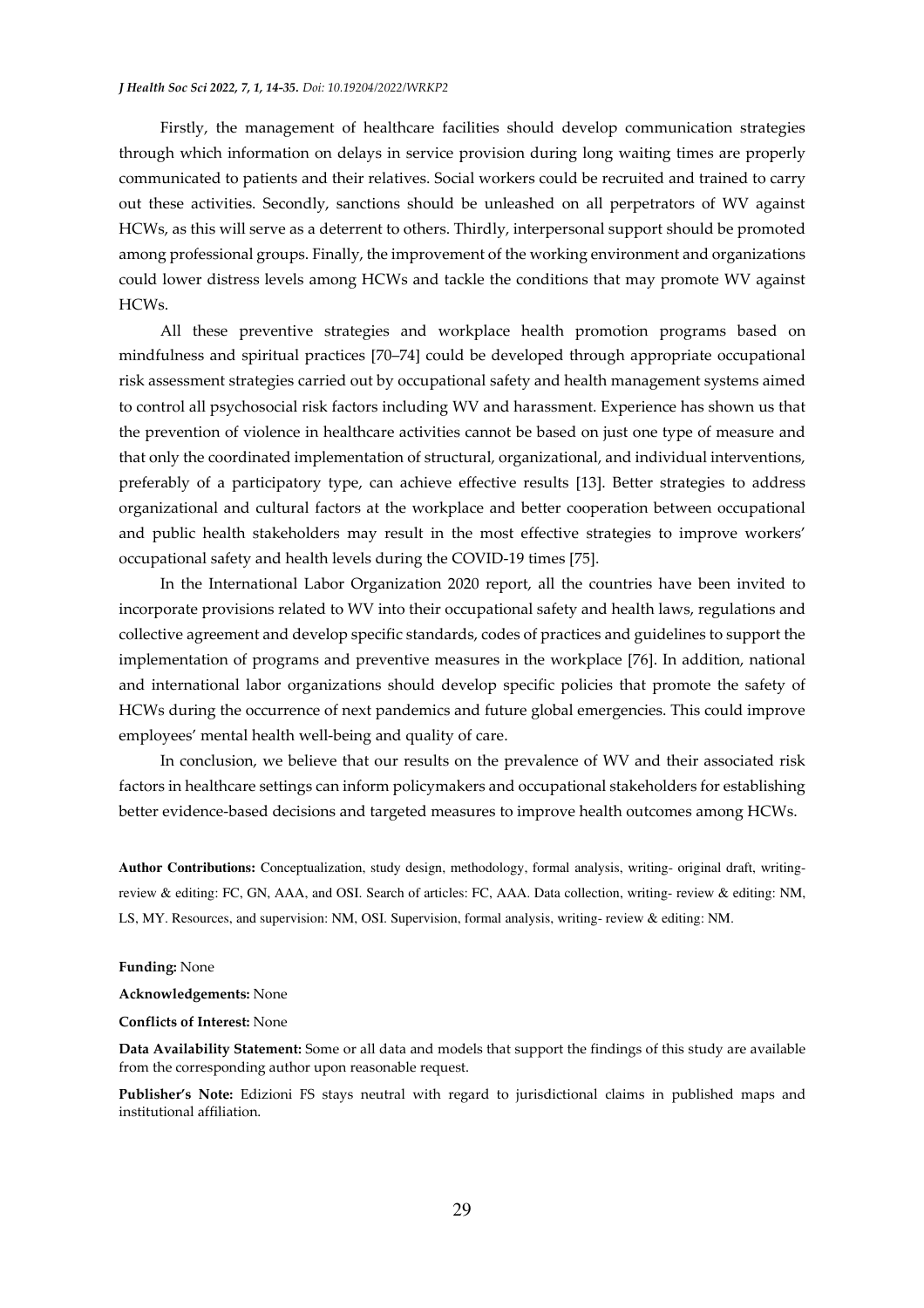## **References**

- 1. ILO/ICN/WHO/PSI Joint Programme on Workplace Violence in the Health Sector. Framework guidelines for addressing workplace violence in the health sector. 2002 [cited 2022 February 12]. Available from: https://apps.who.int/iris/handle/10665/42617.
- 2. Magnavita N, Chirico F. New and emerging risk factors in Occupational Health. Appl Sci*.* 2020;10(4):8906. Doi: 10.3390/app10248906.
- 3. Chirico F. The assessment of psychosocial risk: only "work-related stress" or something else? Med Lav. 2015 Jan 9;106(1):65–66.
- 4. Chirico F. The forgotten realm of the new and emerging psychosocial risk factors. J Occup Health. 2017;59(5):433–435. Doi: 10.1539/joh.17-0111-OP.
- 5. Chirico F, Heponiemi T, Pavlova M, Zaffina S, Magnavita N. Psychosocial Risk Prevention in a Global Occupational Health Perspective. A Descriptive Analysis. Int J Environ Res Public Health. 2019 Jul 11;16(14). pii: E2470. Doi: 10.3390/ijerph16142470.
- 6. Martinez AJ. Managing Workplace Violence With Evidence-Based Interventions: A Literature Review. J Psychosoc Nurs Ment Health Serv. 2016 Sep 1;54(9):31–36. Doi: 10.3928/02793695- 20160817-05.
- 7. Liu J, Gan Y, Jiang H, Li L, Dwyer R, Lu K, et al. Prevalence of workplace violence against healthcare workers: a systematic review and meta-analysis. Occup Environ Med. 2019 Dec;76(12):927–937. Doi: 10.1136/oemed-2019-105849. Epub 2019 Oct 13.
- 8. Magnavita N, Heponiemi T, Bevilacqua L, Capri A, Roccia K, Quaranta D, et al. Analysis of violence against health care workers through medical surveillance at the workplace in a 8-yr period. G It Med Lav Ergon. 2011;33(3 Suppl):274–277.
- 9. Magnavita N, Bergamaschi A. Violence in health care workers. Prevalence and incidence rates. G Ital Med Lav Ergon. 2008; 30 (3) 2 Suppl:165–166.
- 10. Magnavita N. The exploding spark. Workplace violence in an infectious disease hospital A longitudinal study. Biomed Res Int. 2013;2013:316358. Doi: 10.1155/2013/316358.
- 11. Magnavita N, Fileni A, Pescarini L, Magnavita G. Violence against radiologists. I: prevalence and preventive measures. Radiol Med. 2012 Sep;117(6):1019–1033.
- 12. Jang SJ, Son YJ, Lee H. Prevalence, associated factors and adverse outcomes of workplace violence towards nurses in psychiatric settings: A systematic review. Int J Ment Health Nurs. 2021 Nov 13. Doi: 10.1111/inm.12951. Epub ahead of print.
- 13. Magnavita N. Violence prevention in a small-scale psychiatric unit. Program planning and evaluation. Int J Occup Environ Health. 2011 Oct-Dec;17(4):336–344. Doi: 10.1179/107735211799041779.
- 14. Aljohani B, Burkholder J, Tran QK, Chen C, Beisenova K, Pourmand A. Workplace violence in the emergency department: a systematic review and meta-analysis. Public Health. 2021 Jul;196:186–197. Doi: 10.1016/j.puhe.2021.02.009. Epub 2021 Jul 8.
- 15. Magnavita N, Heponiemi T. Violence towards health care workers in a Public Health Care Facility in Italy: a repeated cross-sectional study. BMC Health Services Res. 2012;12:108. Doi: 10.1186/1472-6963-12-108.
- 16. Acquadro Maran D, Varetto A, Zedda M, Magnavita N. Violence toward Hospital Staff and Volunteers: A survey of an Italian sample. J Aggress Maltr Trauma. 2017;26.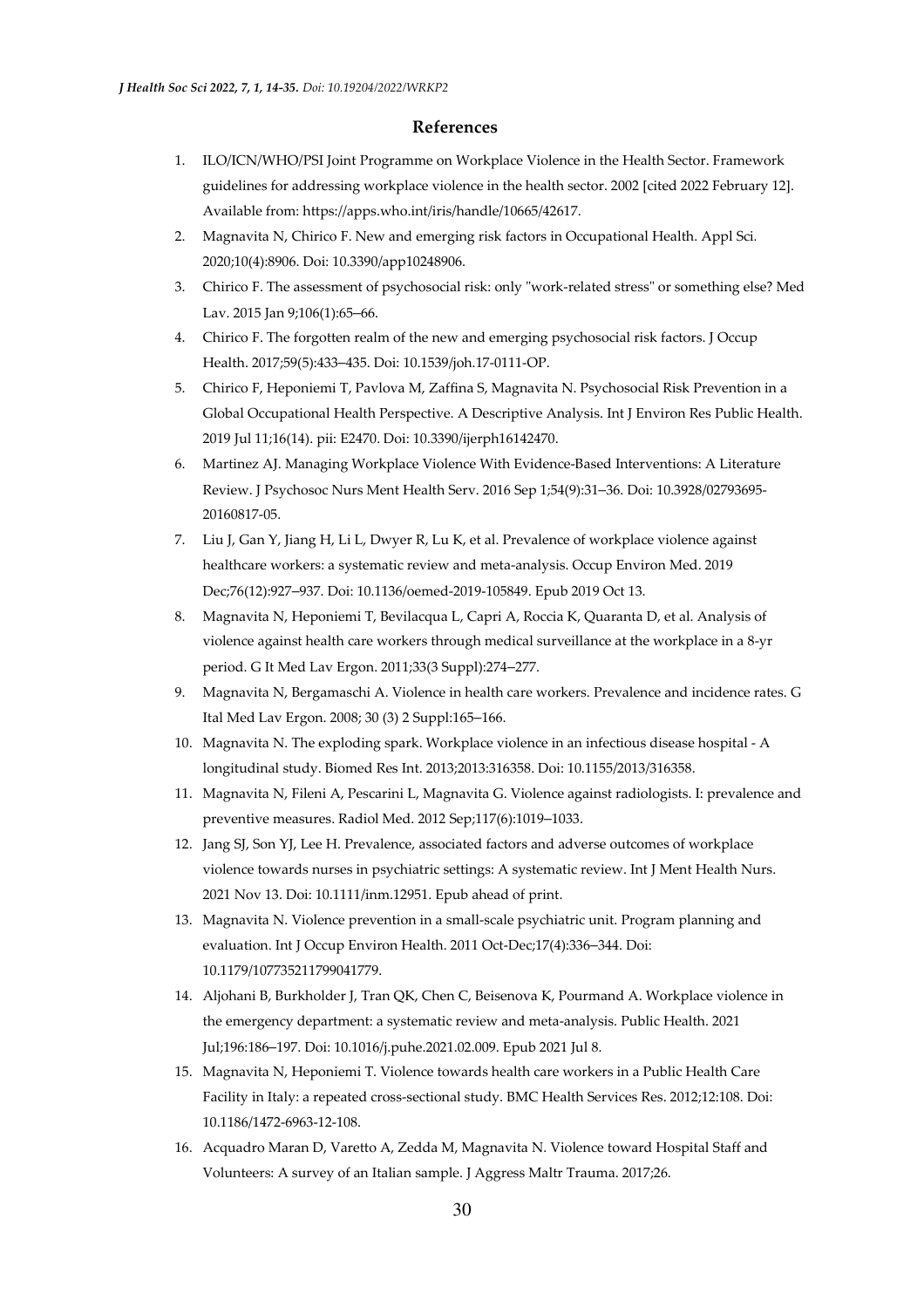https://doi.org/10.1080/10926771.2017.1405314.

- 17. Chirico F, Capitanelli I, Bollo M, Ferrari G, Acquadro Maran D. Association between workplace violence and burnout syndrome among schoolteachers: A systematic review. J Health Soc Sci. 2021;6(2):187–208. Doi: 10.19204/2021/ssct6.
- 18. Chirico F. Is burnout a syndrome or an occupational disease? Instructions for occupational physicians. Epidemiol Prev. 2017 Sep;41(5-6):294–298. Doi: 10.19191/EP17.5-6.P294.089.
- 19. Chirico F, Taino G, Magnavita N, Giorgi I, Ferrari G, Mongiovì MC, Imbriani M. Proposal of a method for assessing the risk of burnout in teachers: the VA.RI.B.O strategy. G Ital Med Lav Erg. 2019; 41(3):221–235.
- 20. Chirico F, Magnavita N. Burnout Syndrome and Meta-Analyses: Need for Evidence-Based Research in Occupational Health. Comments on Prevalence of Burnout in Medical and Surgical Residents: A Meta-Analysis. Int. J. Environ. Res. Public. Health. 2019, 16, doi:10.3390/ijerph16091479. Int J Environ Res Public Health. 2020;17(3):741. Published 2020 Jan 23. Doi:10.3390/ijerph17030741.
- 21. Chirico F. Adjustment Disorder as an Occupational Disease: Our Experience in Italy. Int J Occup Environ Med. 2016 Jan;7(1):52–57.
- 22. Magnavita N, Di Stasio E, Capitanelli I, Lops EA, Chirico F, Garbarino S. Sleep Problems and Workplace Violence: A Systematic Review and Meta-Analysis. Front Neurosci. 2019;13:997. Published 2019 Oct 1. doi:10.3389/fnins.2019.00997.
- 23. Magnavita N, Angelillo A, Anniballi A, Cavalieri S, Di Prinzio RR, Pompei A, et al. Workplace violence, early neurological symptoms, and metabolic or psychiatric disorder. Eur J Public Health. 2020;30 (Suppl 5), September 2020. ckaa165.660. https://doi.org/10.1093/eurpub/ckaa165.660.
- 24. Magnavita N, Heponiemi T, Chirico F. Workplace Violence Is Associated With Impaired Work Functioning in Nurses: An Italian Cross-Sectional Study. J Nurs Scholarsh. 2020 May;52(3):281– 291. doi: 10.1111/jnu.12549.
- 25. Magnavita N, Heponiemi T. Workplace violence against nursing students and nurses. An Italian experience. J Nurs Scholarsh. 2011 Jun;43(2):203–210. Doi: 10.1111/j.1547-5069.2011.01392.x.
- 26. Li YL, Li RQ, Qiu D, Xiao SY. Prevalence of Workplace Physical Violence against Health Care Professionals by Patients and Visitors: A Systematic Review and Meta-Analysis. Int J Environ Res Public Health. 2020 Jan 1;17(1):299. Doi: 10.3390/ijerph17010299.
- 27. EU-OSHA. Framework agreement on harassment and violence at work. 2021 [cited 2022 February 12]. Available from: osha.europa.eu/en/legislation/guidelines/framework-agreementharassment-and-violence-work.
- 28. Magnavita N. Workplace violence and occupational stress in health care workers: a chicken and egg situation - Results of a 6-year follow-up study. J Nurs Scholarsh 2014;46:5:366–376. Doi: 10.1111/jnu.12088.
- 29. Chirico F, Sacco A, Nucera G, Magnavita N. Coronavirus disease 2019: the second wave in Italy. J Health Res. 2021;35(4):359–363. Doi: 10.1108/JHR-10-2020-0514.
- 30. Chirico F, Ferrari G, Nucera G, Szarpak L, Crescenzo P, Ilesanmi O. Prevalence of anxiety, depression, burnout syndrome, and mental health disorders among healthcare workers during the COVID-19 pandemic: A rapid umbrella review of systematic reviews. J Health Soc Sci.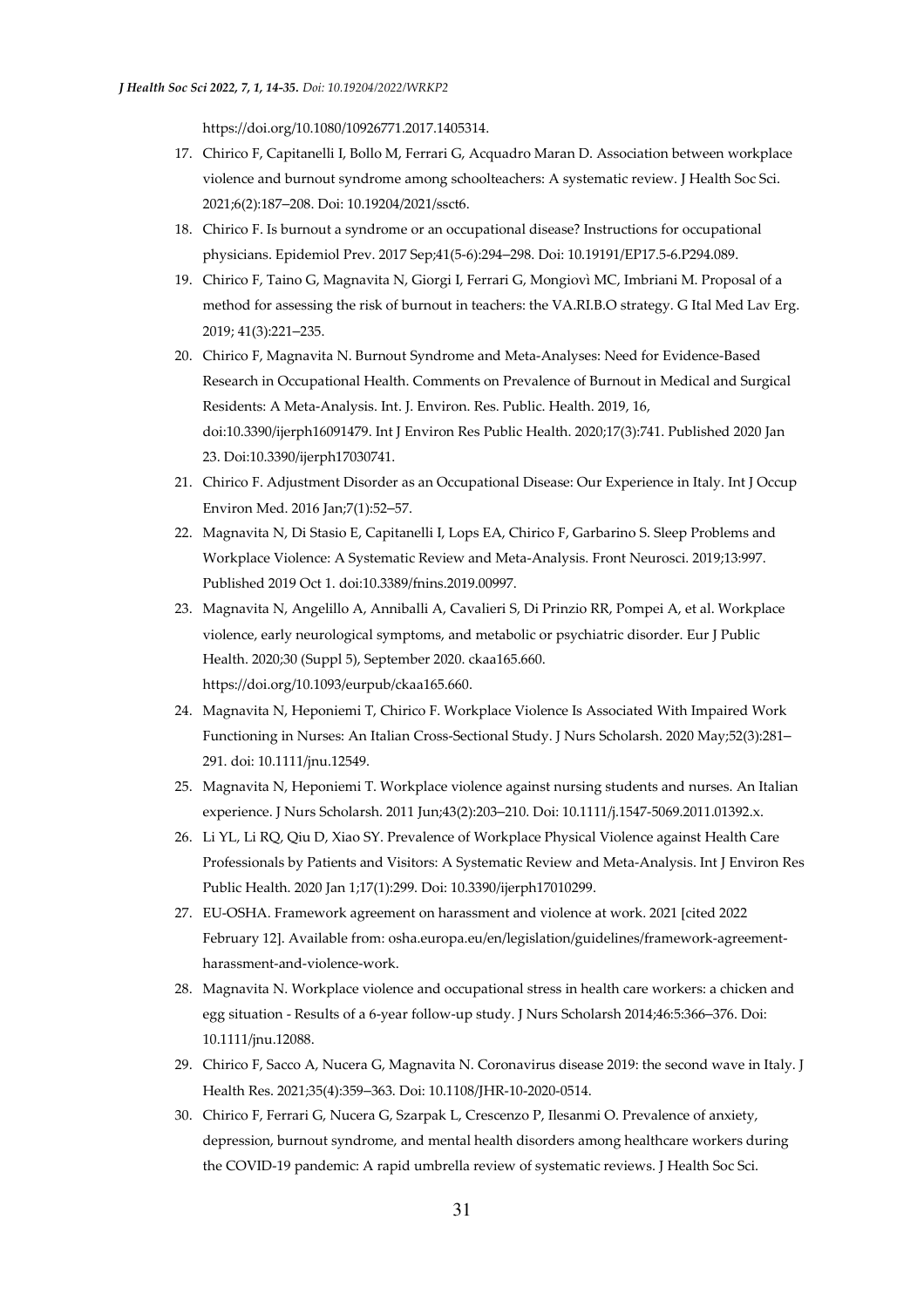2021;6(2):209–220. Doi: 10.19204/2021/prvl7.

- 31. Dyer O. US hospitals tighten security as violence against staff surges during pandemic. BMJ. 2021;375:n2442. Doi:10.1136/bmj.n2442 pmid:34610917.
- 32. Devnani M. Covid-19 and laws for workplace violence in healthcare. BMJ. 2021 Nov 15;375:n2776. Doi: 10.1136/bmj.n2776.
- 33. Devi S. COVID-19 exacerbates violence against health workers. Lancet. 2020 Sep 5;396(10252):658. Doi: 10.1016/S0140-6736(20)31858-4.
- 34. Forgione P. New patterns of violence against healthcare in the covid-19 pandemic 2020 [cited 2022 February 19]. Available from: https://blogs. bmj.com/bmj/2020/05/15/new-patterns-ofviolence-against-healthcare-in-the-covid-19-pandemic/.
- 35. Sheather J, Hartwell A, Norcliffe-Brown D. Serious violations of health workers' rights during pandemic. BMJ. 2020 Jul 14;370:m2824. Doi: 10.1136/bmj.m2824. PMID: 32665310.
- 36. McKay D, Heisler M, Mishori R, Catton H, Kloiber O. Attacks against health-care personnel must stop, especially as the world fights COVID-19. Lancet. 2020 Jun 6;395(10239):1743–1745. Doi: 10.1016/S0140-6736(20)31191-0. Epub 2020 May 20.
- 37. Magnavita N, Soave PM, Antonelli M. Treating Anti-Vax Patients, a New Occupational Stressor—Data from the 4th Wave of the Prospective Study of Intensivists and COVID-19 (PSIC). Int J Environ Res Public Health. 2022:19:5889. https://doi.org/10.3390/ijerph19105889.
- 38. Chirico F. The new Italian mandatory vaccine Law as a health policy instrument against the antivaccination movement. Ann Ig. 2018 May-Jun;30(3):251–256. Doi: 10.7416/ai.2018.2217.
- 39. Schou TM, Joca S, Wegener G, Bay-Richter C. Psychiatric and neuropsychiatric sequelae of COVID-19 - A systematic review. Brain Behav Immun. 2021 Oct;97:328–348. Doi: 10.1016/j.bbi.2021.07.018.
- 40. Watson CJ, Thomas RH, Solomon T, Michael BD, Nicholson TR, Pollak TA. COVID-19 and psychosis risk: Real or delusional concern? Neurosci Lett. 2021 Jan 10;741:135491. Doi: 10.1016/j.neulet.2020.135491.
- 41. Chirico F, Magnavita N. Covid-19 infection in Italy: An occupational injury. S Afr Med J. 2020 May 8;110(6):12944. Doi: 10.7196/SAMJ.2020.v110i6.14855.
- 42. Chirico F, Nucera G. An Italian Experience of Spirituality from the Coronavirus Pandemic. J Relig Health. 2020 Oct;59(5):2193–2195. https://doi.org/10.1007/s10943-020-01036-1.
- 43. Page MJ, McKenzie JE, Bossuyt PM, Boutron I, Hoffmann TC, Mulrow CD, et al. The PRISMA 2020 statement: an updated guideline for reporting systematic reviews. BMJ. 2021 Mar 29;372:n71. Doi: 10.1136/bmj.n71.
- 44. Arafa A, Shehata A, Youssef M, Senosy S. Violence against healthcare workers during the COVID-19 pandemic: a cross-sectional study from Egypt. Arch Environ Occup Health. 2021 Sep 30:1–7. Doi: 10.1080/19338244.2021.1982854. Epub ahead of print.
- 45. Bhatti OA, Rauf H, Aziz N, Martins RS, Khan JA. Violence against Healthcare Workers during the COVID-19 Pandemic: A Review of Incidents from a Lower-Middle-Income Country. Ann Glob Health. 2021 Apr 23;87(1):41. Doi: 10.5334/aogh.3203.
- 46. Bitencourt MR, Alarcão ACJ, Silva LL, Dutra AC, Caruzzo NM, Roszkowski I, et al. Predictors of violence against health professionals during the COVID-19 pandemic in Brazil: A cross-sectional study. PLoS One. 2021 Jun 17;16(6):e0253398. Doi: 10.1371/journal.pone.0253398.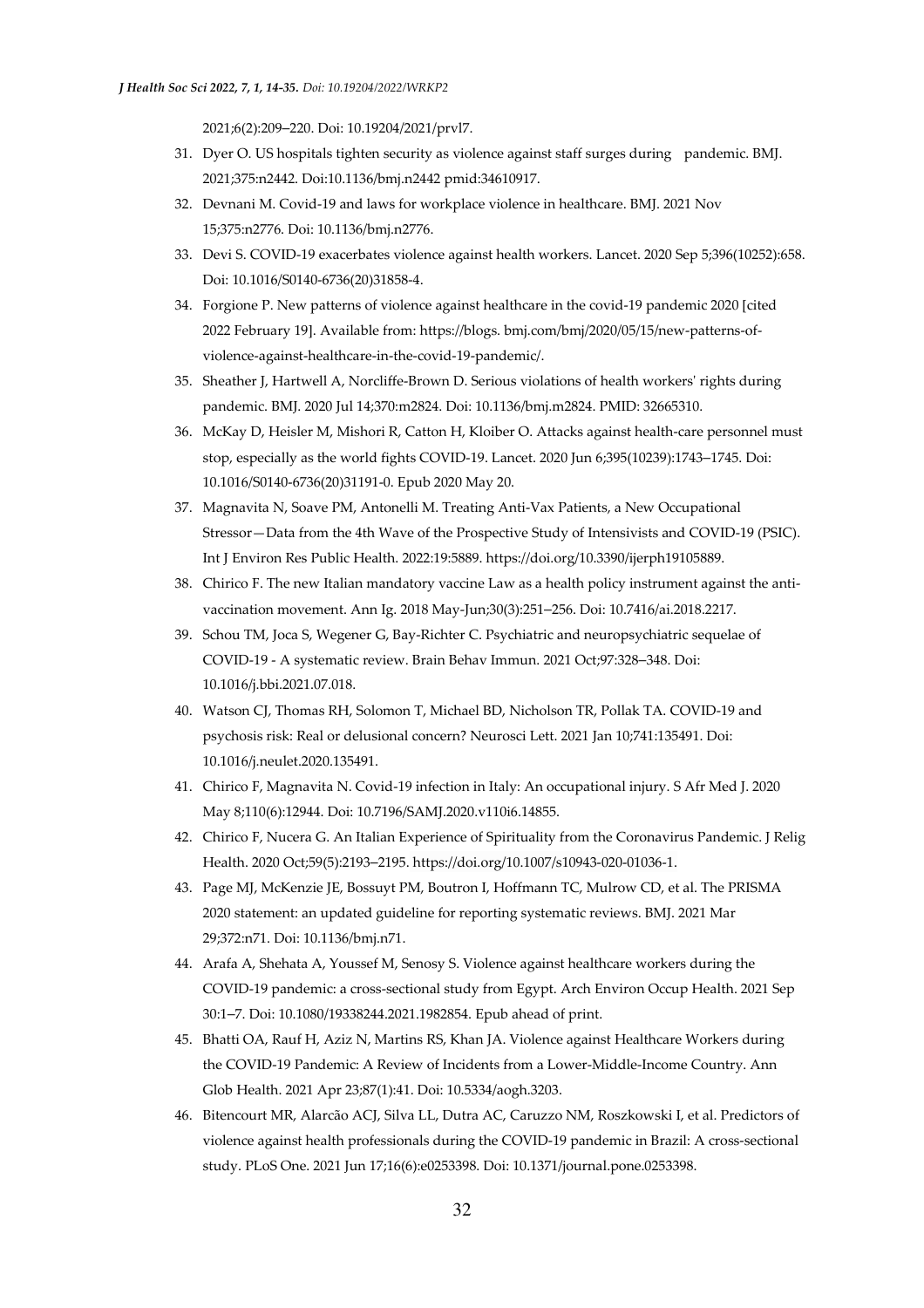- 47. Byon HD, Sagherian K, Kim Y, Lipscomb J, Crandall M, Steege L. Nurses' Experience with Type II Workplace Violence and Underreporting During the COVID-19 Pandemic. Workplace Health Saf. 2021 Aug 3:21650799211031233. Doi: 10.1177/21650799211031233. Epub ahead of print.
- 48. Ghareeb NS, El-Shafei DA, Eladl AM. Workplace violence among healthcare workers during COVID-19 pandemic in a Jordanian governmental hospital: the tip of the iceberg. Environ Sci Pollut Res Int. 2021 Nov;28(43):61441–61449. Doi: 10.1007/s11356-021-15112-w. Epub 2021 Jun 26.
- 49. Lafta R, Qusay N, Mary M, Burnham G. Violence against doctors in Iraq during the time of COVID-19. PLoS One. 2021 Aug 6;16(8):e0254401. Doi: 10.1371/journal.pone.0254401.
- 50. Liu R, Li Y, An Y, Zhang L, An FR, Luo J, et al. Workplace violence against frontline clinicians in emergency departments during the COVID-19 pandemic. Peer J. 2021 Nov 23;9:e12459. Doi: 10.7717/peerj.12459.
- 51. McGuire SS, Gazley B, Majerus AC, Mullan AF, Clements CM. Impact of the COVID-19 pandemic on workplace violence at an academic emergency department. Am J Emerg Med. 2021 Sep 23;53:285.e1–5. Doi: 10.1016/j.ajem.2021.09.045. Epub ahead of print.
- 52. Muñoz Del Carpio-Toia A, Begazo Muñoz Del Carpio L, Mayta-Tristan P, Alarcón-Yaquetto DE, Málaga G. Workplace Violence Against Physicians Treating COVID-19 Patients in Peru: A Cross-Sectional Study. Jt Comm J Qual Patient Saf. 2021 Oct;47(10):637–645. Doi: 10.1016/j.jcjq.2021.06.002.
- 53. Özkan Şat S, Akbaş P, Yaman Sözbir Ş. Nurses' exposure to violence and their professional commitment during the COVID-19 pandemic. J Clin Nurs. 2021;30:2036–2047. Doi: 10.1111/jocn.15760. Epub 2021 Mar 24.
- 54. Wang W, Lu L, Kelifa MM, Yu Y, He A, Cao N, et al. Mental health problems in Chinese healthcare workers exposed to workplace violence during the COVID-19 outbreak: A crosssectional study using propensity score matching analysis. Risk Manag Healthc Policy. 2020;13:2827–2833. Doi: 10.2147/rmhp.s279170.
- 55. Xie XM, Zhao YJ, An FR, Zhang QE, Yu HY, Yuan Z, et al. Workplace violence and its association with quality of life among mental health professionals in China during the COVID-19 pandemic. J Psychiatr Res. 2021 Mar;135:289–293. Doi: 10.1016/j.jpsychires.2021.01.023. Epub 2021 Jan 20.
- 56. Yang Y, Li Y, An Y, Zhao YJ, Zhang L, Cheung T, et al. Workplace Violence Against Chinese Frontline Clinicians During the COVID-19 Pandemic and Its Associations With Demographic and Clinical Characteristics and Quality of Life: A Structural Equation Modeling Investigation. Front Psychiatry. 2021 Apr 15;12:649989. Doi: 10.3389/fpsyt.2021.649989.
- 57. Yang Y, Wang P, Kelifa MO, Wang B, Liu M, Lu L, et al. How workplace violence correlates turnover intention among Chinese health care workers in COVID-19 context: The mediating role of perceived social support and mental health. J Nurs Manag. 2021 Apr 1:10.1111/jonm.13325. Doi: 10.1111/jonm.13325. Epub ahead of print.
- 58. Yang Y, Lu L, Chen T, Ye S, Kelifa MO, Cao N, et al. Healthcare Worker's Mental Health and Their Associated Predictors During the Epidemic Peak of COVID-19. Psychol Res Behav Manag. 2021 Feb 24;14:221–231. Doi: 10.2147/PRBM.S290931.
- 59. Rodríguez-Bolaños R, Cartujano-Barrera F, Cartujano B, Flores YN, Cupertino AP, Gallegos-Carrillo K. The Urgent Need to Address Violence Against Health Workers During the COVID-19 Pandemic. Med Care. 2020 Jul;58(7):663. Doi: 10.1097/MLR.0000000000001365.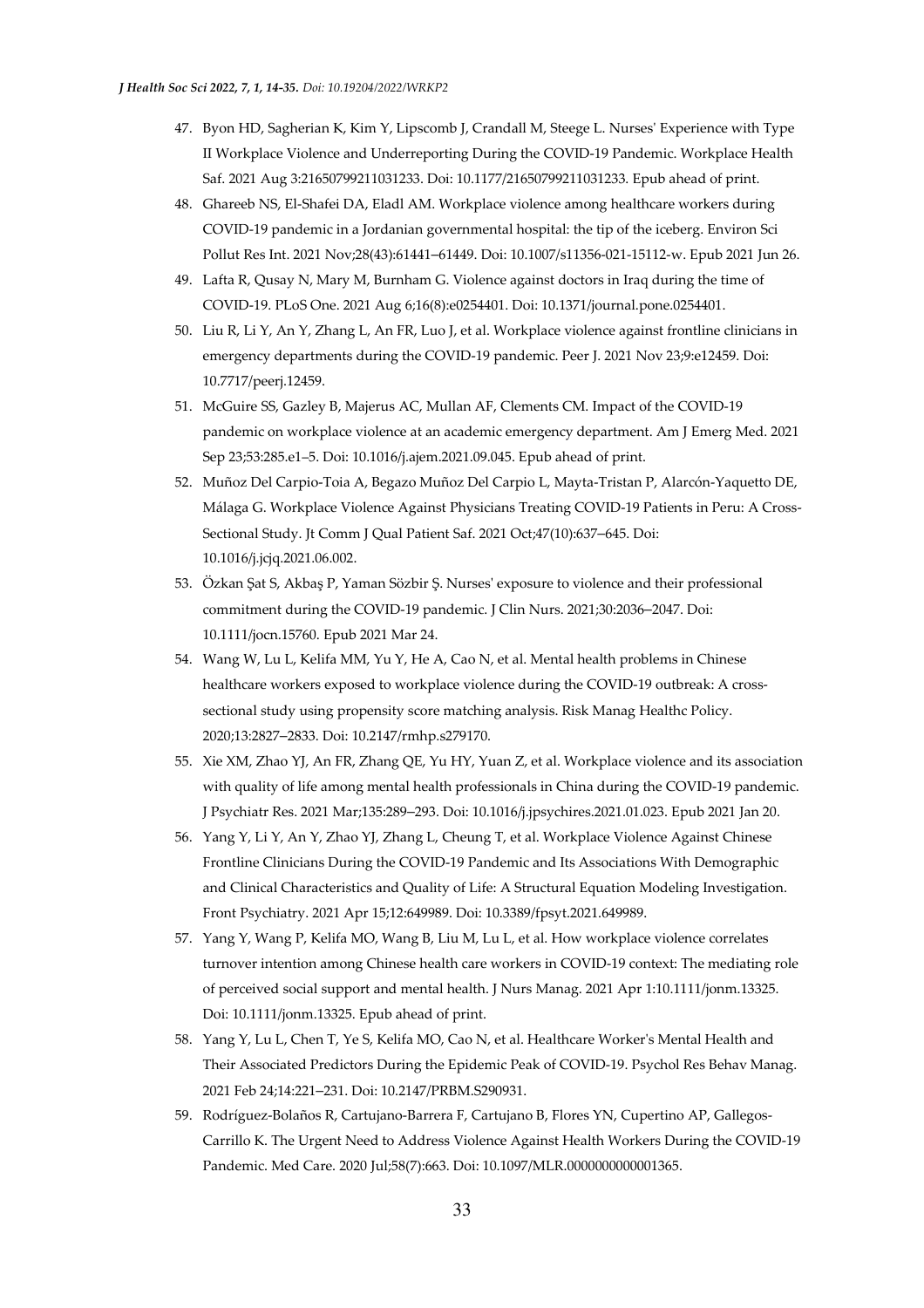- 60. Magnavita N, Tripepi G, Di Prinzio RR. Symptoms in Health Care Workers during the COVID-19 Epidemic. A Cross-Sectional Survey. Int J Environ Res Public Health. 2020;17(14):5218. Doi: 10.3390/ijerph17145218.
- 61. Magnavita N, Soave PM, Antonelli M. A One-Year Prospective Study of Work-Related Mental Health in the Intensivists of a COVID-19 Hub Hospital. Int J Environ Res Public Health. 2021;18:9888. https://doi.org/10.3390/ijerph18189888.
- 62. Magnavita N, Chirico F, Garbarino S, Bragazzi NL, Santacroce E, Zaffina S. SARS/MERS/SARS-CoV-2 Outbreaks and Burnout Syndrome among Healthcare Workers. An umbrella Systematic Review. Int J Environ Res Public Health. 2021;18(8):4361. Doi: 10.3390/ijerph18084361.
- 63. Chirico F, Sacco A, Nucera G, Magnavita N. Coronavirus disease 2019: the second wave in Italy. J Health Res. 2021;35(4):359–363. Doi: 10.1108/JHR-10-2020-0514.
- 64. Magnavita N, Soave PM, Antonelli M. Prolonged Stress Causes Depression in Frontline Workers Facing the COVID-19 Pandemic-A Repeated Cross-Sectional Study in a COVID-19 Hub-Hospital in Central Italy. Int J Environ Res Public Health. 2021 Jul 8;18(14):7316. Doi: 10.3390/ijerph18147316.
- 65. Magnavita N, Chirico F, Sacco A. COVID-19: from hospitals to courts. Lancet. 2021;397(10284):1542. Doi: 10.1016/s0140-6736(21)00472-4.
- 66. Iyengar KP, Jain VK, Vaishya R. Current situation with doctors and healthcare workers during COVID- 19 pandemic in India. Postgrad Med J. 2020 Aug 19:postgradmedj-2020-138496. https://doi.org/10.1136/postgradmedj-2020-138496.
- 67. Safeguarding Health in Conflict. Threats and Violence against Health Care during the COVID-19 Pandemic in 2020 [cited 2022 February 12]. Available from: https://www.safeguardinghealth.org/new-map-depicts-412-acts-pandemic related violence-andthreats-health-workers-and-services-around accessed March 1 2021.
- 68. Elhadi M, Msherghi A, Elgzairi M, Alhashimi A, Bouhuwaish A, Biala M, et al. Psychological status of healthcare workers during the civil war and COVID-19 pandemic: A cross-sectional study. J Psychosom Res. 2020; 137:110221. https://doi.org/10.1016/j.jpsychores.2020.110221.
- 69. Magnavita N. Violenza sul lavoro. In: Alessio L, Franco G, Tomei F (eds.) Trattato di Medicina del Lavoro. Padova: Piccin Editore; 2015, pp. 1337-1344. ISBN: 978-88-299-2708-1.
- 70. Chirico F, Ferrari G. Role of the workplace in implementing mental health interventions for highrisk groups among the working age population after the COVID-19 pandemic. J Health Soc Sci. 2021;6(2):145–150. Doi: 10.19204/2021/rlft1.
- 71. Chirico F. Spirituality to cope with COVID-19 pandemic, climate change and future global challenges. J Health Soc Sci. 2021;6(2):151–158. Doi:10.19204/2021/sprt2.
- 72. Chirico F, Magnavita N. The Spiritual Dimension of Health for More Spirituality at Workplace. Indian J Occup Environ Med. 2019;23(2):99. Doi:10.4103/ijoem.IJOEM\_209\_18.
- 73. Chirico F, Sharma M, Zaffina S, Magnavita N. Spirituality and Prayer on Teacher Stress and Burnout in an Italian Cohort: A Pilot, Before-After Controlled Study. Front Psychol. 2020;10:2933. Published 2020 Jan 21. doi:10.3389/fpsyg.2019.02933.
- 74. Chirico F. Religious Belief and Mental Health in Lay and Consecrated Italian Teachers. J Relig Health. 2017 Jun;56(3):839–851. Doi: 10.1007/s10943-016-0242-7.